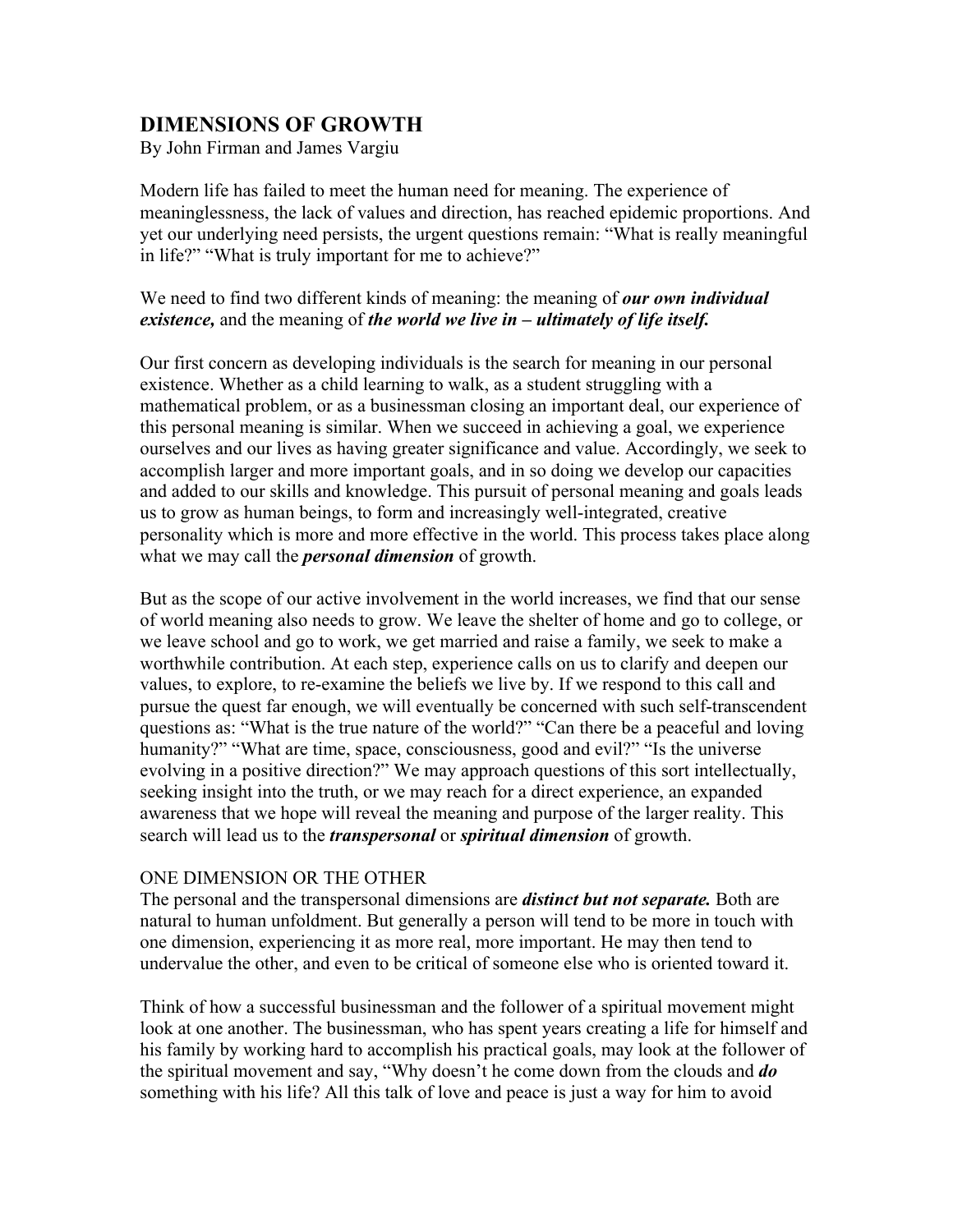facing reality." At the same time, the spiritual disciple may look at the businessman and say, "He is too bound up in his ego, seeking power, prestige, and material success. All this is an illusion he must let go of so that he can surrender to God."

This tendency to favor either dimension is often reflected in approaches to growth currently offered in our own culture. Many of them have been categorized as following one of two general orientations, which have been loosely described as "eastern" and "western."

The "western" view values most highly the person who is a strong individual, who can fully invest himself in his activities, function effectively, accomplish tasks and in general demonstrate skill and success in handling the practical realities of life. With his strong intentionality, he orients all the many aspects of himself toward a unified focus. He wastes little time and effort in internal conflicts, ambivalence or confusion. Accordingly, he has much energy available for the business of achieving a rewarding and productive life. To him the transpersonal dimension is likely to be a secondary concern, possibly considered a distraction from what is most important.

On the other hand, what is commonly described as the "eastern" view values most highly the individual who cultivates the inner, spiritual life. Emphasis is placed on achieving clarity of vision, serenity, love and compassion, a sense of joy and harmony, and ultimately oneness with all life. To reach these goals the individual develops the ability to master his inner processes and to expand his awareness. It is considered necessary to simplify or even largely transcend daily life and the material world, attachment to which is seen as a distraction from what is most important. Thus the person who leads a contemplative life is most revered and valued—the wise sage, the guru, the ascetic.

Despite the age-old tendency of people—and even whole cultures—to emphasize one dimension to the exclusion of the other, the possibility of unifying both has been splendidly realized by certain individuals throughout history. The foremost mystics, for example St. Francis of Assisi and St. Teresa of Avila, having achieved illumination, actively expressed their vision and their values in the world. One may also think of the great world teachers—for example Christ, Buddha, or Moses—all of whom became actively involved in the practical realities of their day. On the other hand, many of those most successfully concerned with the study of the material world—great scientists such as Newton or Einstein—were led by the very nature of their explorations into higher and higher spiritual realms.

Such illustrious figures of the past have pointed the way toward the needed synthesis. In our own times, increasing numbers of the many people involved in spiritual life are realizing the need to develop well-integrated, capable personalities in order to make their spiritual values work. And more and more people who have been successfully expressing themselves in practical ways are reaching for the transpersonal to find deeper meaning, more certain direction, and greater effectiveness.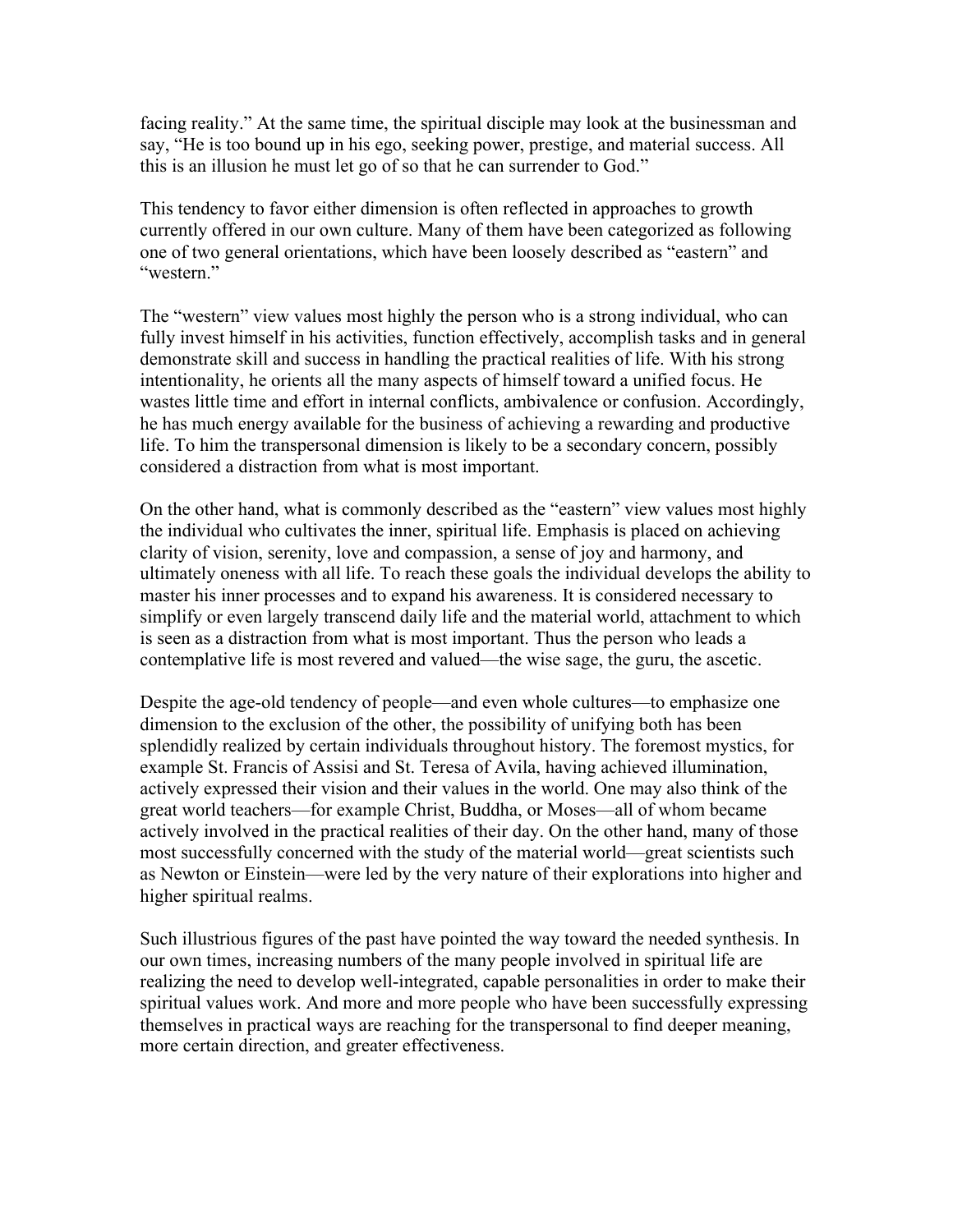## UNIFYING THE TWO DIMENSIONS

In the last decades a growing number of psychologists have said that both dimensions are essential to full human growth, and have begun to explore the relation between them. Andras Angyal, for example, discusses not only the individual's need to achieve autonomy, but also his need for the experience of 'homonomy," of union with a greater whole. (A. Angyal: "A Holistic Theory," *Neurosis and Treatment*, Viking Press, NY, 1965.)

Similarly, Roberto Assagioli has recognized and developed two inter-related aspects of psychosynthesis: personal psychosynthesis which aims at fostering the development of a well-integrated effective personality, and spiritual psychosynthesis which leads to realizing one's higher nature.

Abraham Maslow, who introduced the term "transpersonal," arrived through his observations at parallel conclusions. (The similarity between Assagioli's and Maslow's conceptions is especially interesting, because while both men were deeply concerned with the spiritual nature of man and based their work on strong empirical foundations, they worked in very different environments and at different periods of time.) In his later work Maslow recognized three groups of people whom he called respectively: *selfactualizers, transcenders,* and *transcending self-actualizers.* Self-actualizers, Maslow found, are "essentially practical, realistic, mundane, capable and secular people," pragmatically concerned with "growth toward self-actualization and freedom from basic deficiency needs. Such people live in the world, coming to fulfillment in it. They master it, lead it, use it for good purposes."

"Transcenders" are non-self actualizers, "who have important transcendent experiences," and a strong contact with the spiritual dimension, but whose personalities are often underdeveloped. When compared to the transcenders, self-actualizers "tend to be 'doers' rather than meditators or contemplators, effective and pragmatic rather than aesthetic, reality testing and cognitive rather than emotional and experiencing." (A. Maslow: "Theory Z," *The Farther Reaches of Human Nature*, Viking Press, NY, 1071, pp.280, *ff*.)

But Maslow found it necessary to differentiate between *two* kinds of self-actualizing people: those who were clearly healthy but with little or no experience of transcendence, and those in whom transcendent experiencing was important and even central. These he called "transcending self-actualizers."

Transcending self-actualizers *in addition* to being well-integrated, healthy and effective, possess a number of other characteristics. Maslow lists 35 groups of them. (A. Maslow: "Various Meanings of Transcendence," *Ibid.*, pp. 269-279.) For example, they are innovators and pioneers; they have a stronger sense of self, and yet at the same time are capable of transcending the limitations of personal identity; they have a sense for eternity, for "the sacred"; they value and are more easily aware of truth, beauty, goodness, unity.

Clearly, in order to realize more and more of our essential humanness, we need to include both the personal and the transpersonal dimensions. As personal meaning and world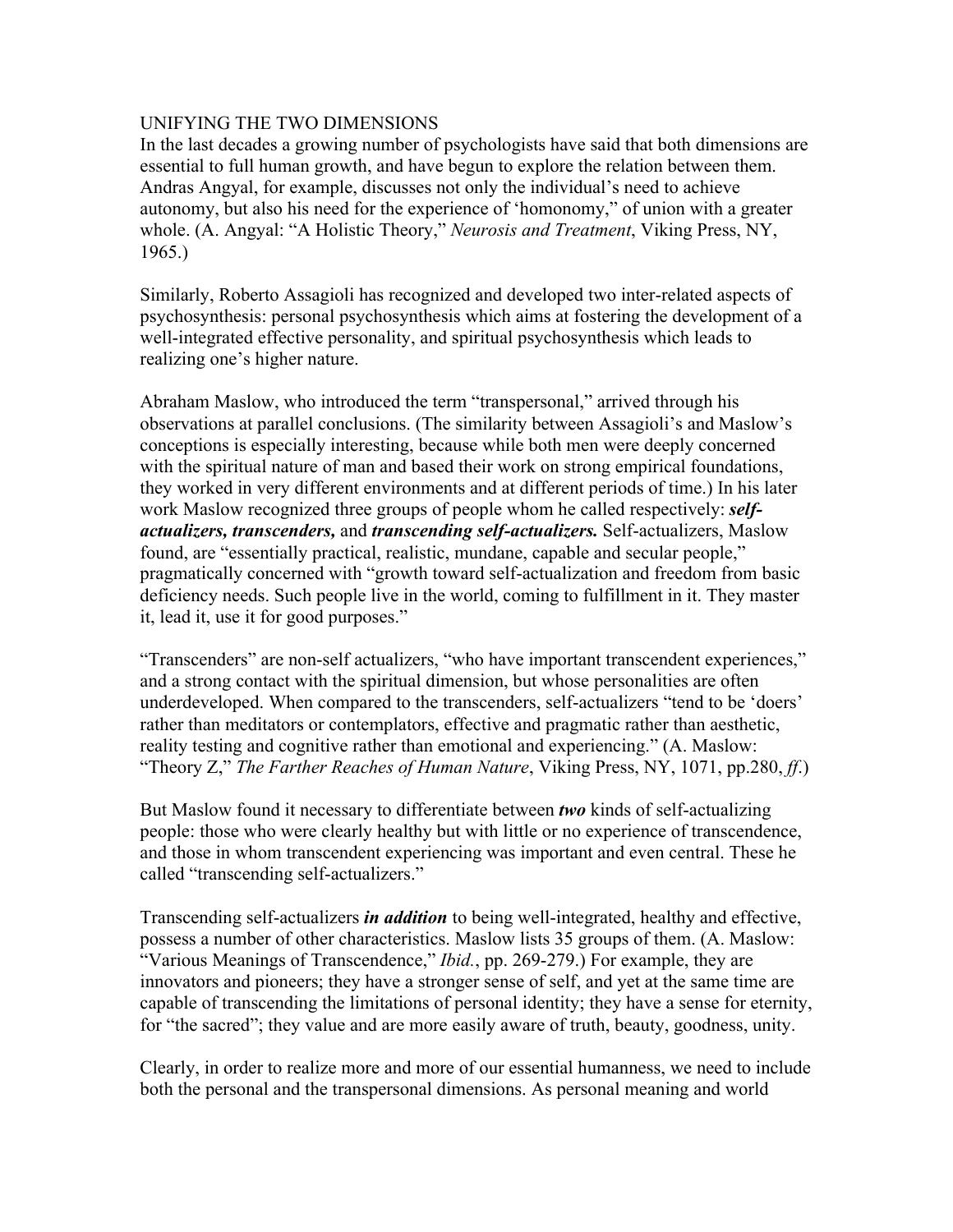meaning develop and then fuse, as both the scope of our vision and our ability to express it expand, as our sense of individuality and of universality blend—we find that we move toward a lived unification with our higher human nature, toward realizing our true Self. Therefore *Self-realization,* the realization of our Transpersonal Self, involves the progressive unification, at higher and higher levels, of the two dimensions of growth. (It is important to remember that Self-realization is not something we should "do" or "make happen." Self-realization is a natural process, and it occurs spontaneously. On the other hand, we can learn to better understand the process and thereby cooperate with it and facilitate it.)

But before we can unify the two dimensions in ourselves, we need to *develop* them. Whether we develop both simultaneously or first develop one and then the other will depend on many different factors, such as our individual makeup, our awareness, our environment, and so on. In practice, people often tend to proceed a long way primarily on either the personal or the transpersonal dimension before even becoming aware of the existence of the other.

If we feel more drawn toward one of the two dimensions and this seems right and fulfilling to us, clearly it is the path for us to follow. But at the same time, we will find it helpful to develop and maintain throughout, the *awareness* of the other dimension. Experience has repeatedly shown that if we proceed too far in one direction only, sooner or later we will need to become more inclusive and bring in the other. When that time comes, we can do so through a conscious, deliberate choice, provided we have the awareness and the understanding to recognize what is missing. Otherwise we may fall into a *crisis of reorientation*, one which will eventually lead us to the missing dimension, but often at the cost of much time, effort and pain.

So whatever path we may be following as individuals, it is best to keep in mind the whole picture—the entire "territory" of human growth.

In this article, we will look more closely at both the personal and the transpersonal dimensions of growth: at how we experience them; at the crises of reorientation that may occur if we proceed too far along one dimension exclusively; and at how we can increasingly unify the two dimensions in our lives.

#### Part One

#### THE PERSONAL DIMENSION

From the moment of birth we experience urges and needs which motivate us into activity. What motivates us at any moment is the sense that there is something worth achieving, something that has value and meaning. Our first and most basic meaning lies in simple physical survival. However, when this need is satisfied we do not merely sink into contented satiety. Rather something else arises, some new goal that has a different, or greater meaning.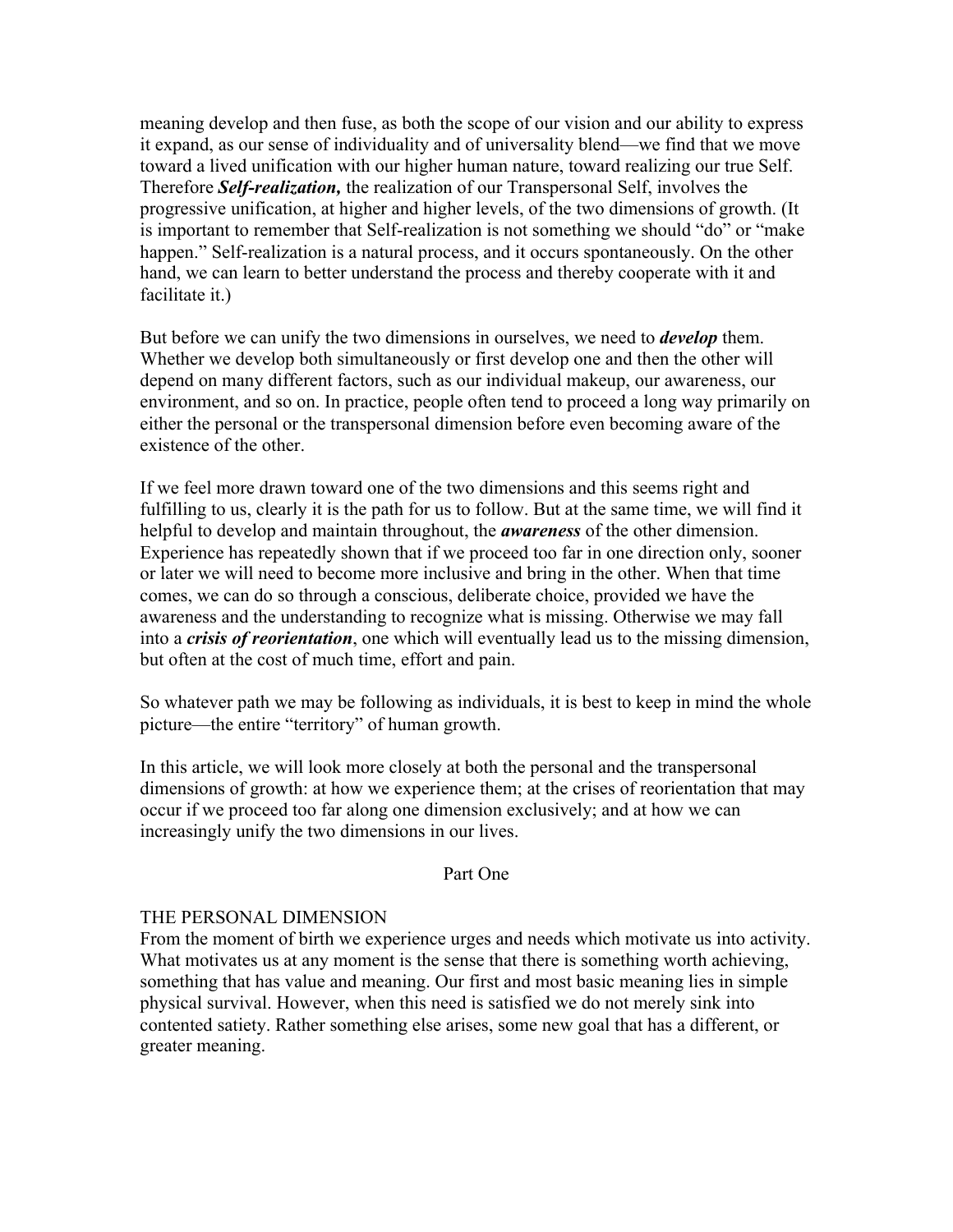To fulfill these goals we successively develop various aspects to our personality. As children we see that it is meaningful to master our body, to have physical competence, so that we can act effectively. The child's relentless urge to gain the ability to walk, his persistence through frustration after frustration, and finally the joyful elation that comes with success is a beautiful example of this process.

As we grow older it becomes increasingly meaningful to establish satisfying and warm relations with others. We learn to experience and share sensitive, deep emotions. During adolescence, relations with our peers, and particularly romantic relations, become the most significant focus of our life, and consequently the subtlety and richness of our feelings may flower.

During later adolescence, in response to the desire to understand ourselves and learn more about the world, our interest often shifts to developing the mind. At first, this motivation is likely to be based on simple curiosity. Gradually, however we may become more and more involved in the pleasures of learning, and develop increasing mental discipline. When this happens, the mind takes a central place in our life.

With adulthood, we may find that in order to most effectively achieve the goals we set ourselves—whether pursuing a career, raising a family, or attaining success of any kind—we need to *coordinate* and *integrate* all our inner resources, so that they are working in a unified way and in line with our aims. (The "stages" Vargiu describes can be applied not only to subpersonalities but also to the integration of body, feelings, and mind, and of any other personality element.) Our feelings must be developed and harmonized so that we can avail ourselves of their energy and relate to other people in a satisfying way. Our mind must be further trained so that we can think creatively, flexibly, and with the power to do broad planning as well as work with specific details. Finally, body, feelings, and mind must be harmonized and integrated with one another so that they can work synergistically.

#### GROWTH ALONG THE PERSONAL DIMENSION

In practice, development and integration of the personality does not always take place so easily or so completely. The body may be unhealthy, lethargic or hyperactive. The various feelings may be in conflict, they may be underdeveloped or overly intense, they may be ridden with inhibitions, anxieties, depression and fears—all of which interfere with full functioning. The mind may be too rigid or too unstructured, it may be untrained, overactive, out of balance toward the abstract or toward the concrete. Finally, all of these functions may not cooperate with one another. The mind may ignore both the feelings and the body. The feelings may cause stress and strain on the body, or might struggle with the mind about what is important, and so on. The full, harmonious integration of the personality functions is a long process, a goal toward which most of us are still working and moving. It is this process of integration which is represented by the horizontal arrow in our diagram.

There are many approaches available to assist the various aspects of personality integration. The central concern of most forms of psychotherapy is to deal with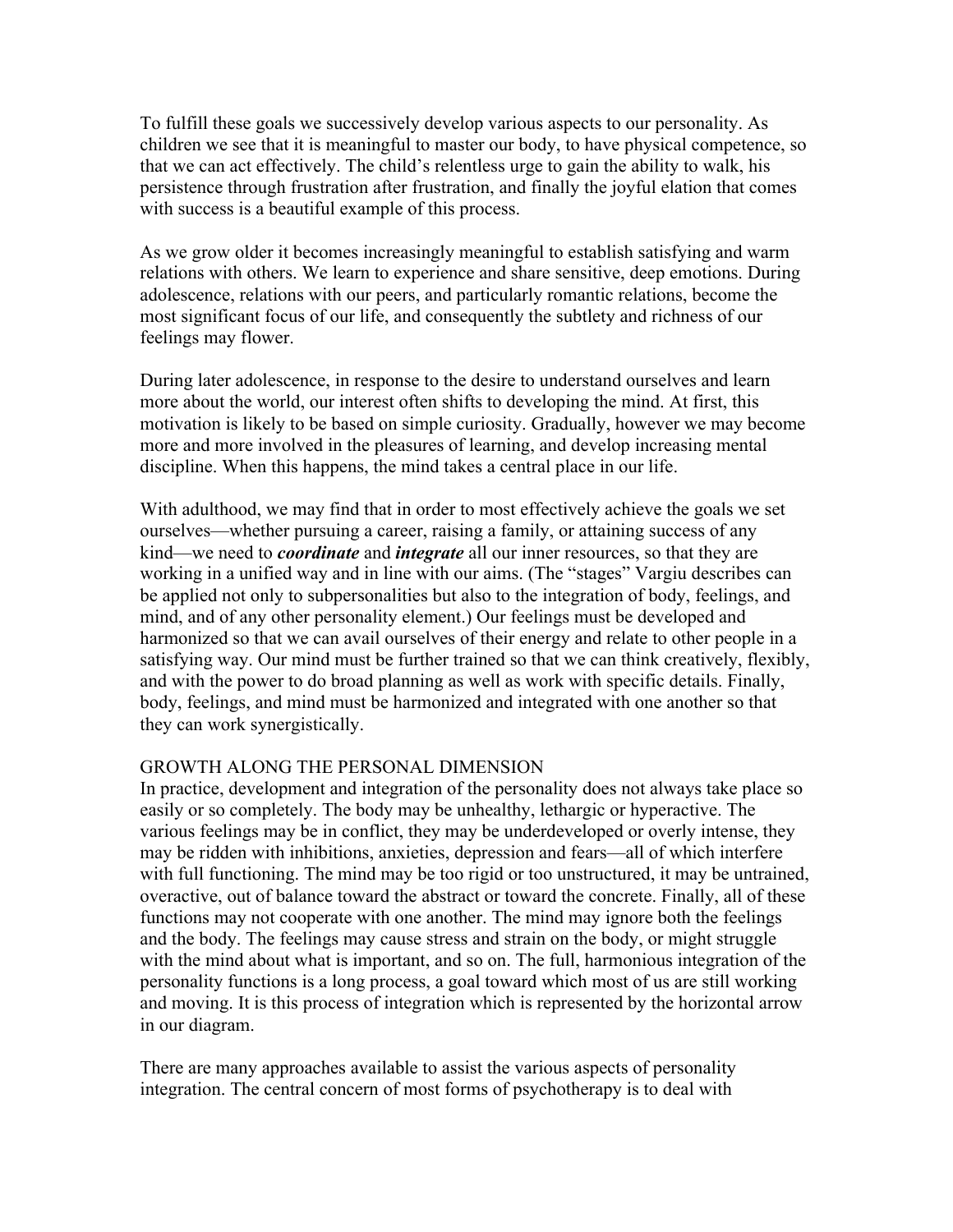deficiencies of specific personality functions, or with conflicts between them. The best approaches to self-actualization that have appeared in recent years generally aim at the positive development of particular aspects of the personality, and contribute to their gradual integration into a unified, dynamic whole. There is as well the growing recognition that self-actualization consists not only in the harmonization of all the aspects of the personality, but also in the gradual *emergence* and *empowering of the "I,"* the center of personal identity. It is through the action of the "I" that the personality aspects are harmonized, so that the integrated personality gradually forms around it.

As we have seen, whether or not we deliberately seek self-actualization by means of the various approaches available, it goes forward naturally through the pursuit of meaningful goals. In recent times, more and more people have achieved a high level of selfactualization, and have become able to reach their goals with increasing success. This has led to an interesting phenomenon. Many people, when they have attained their personal or career goals, find that the satisfaction, the value, the meaning of these goals is *less than they expected***,** and so eventually abandon them. And they often abandon them just when things seem to be going best for them, when they appear to be the most successful. Often, such people may take up a new, perhaps completely different pursuit—one that they believe will be more meaningful than the previous one. But as each new goal is successfully achieved, it also is likely to encompass only a limited or temporary satisfaction. Paradoxically, the greater the success, the more one is faced with the experience of finding out what was expected to be highly satisfying turns out to be uninteresting and empty.

After this happens a number of times, one may begin to simply *imagine* himself seeking new goals, pursuing new avenues to their conclusion, and realize before he even begins his pursuit that he will find no more meaning in it than in the previous ones. It is here that one enters a difficult period. If he has not yet made contact with the transpersonal dimension, the stage is set for what may be called the *existential crisis*: the crisis that challenges the meaning of one's very existence. (Viktor Frankl has written a great deal about the experience of emptiness and meaninglessness. He describes this experience as the "existential vacuum" which arises from the frustration of the "will to meaning.")

The person now begins to wonder if he is ever going to find fulfillment. An increasing sense of meaninglessness pervades all of his normal activities. Pastimes and interests which he formally found rewarding do not bring the same pleasure they did before. His family, friends, and career simply do not interest him as they had. As this progresses, the person may experience at various times apathy, fear, and even despair. What is missing in his life? He has a strong identity, a well-integrated personality, and can function very well in the world. He is not neurotic; he has more than successfully attained the level of functioning termed "normal" by modern mental health standards. Logically he should be happy.

But although he can seemingly accomplish almost anything he chooses, he now finds himself at a loss as to *what* or *why* to choose. "I have been able to create a fine life for my family and for myself, but to what end? What does it mean?" As the educator and Gestalt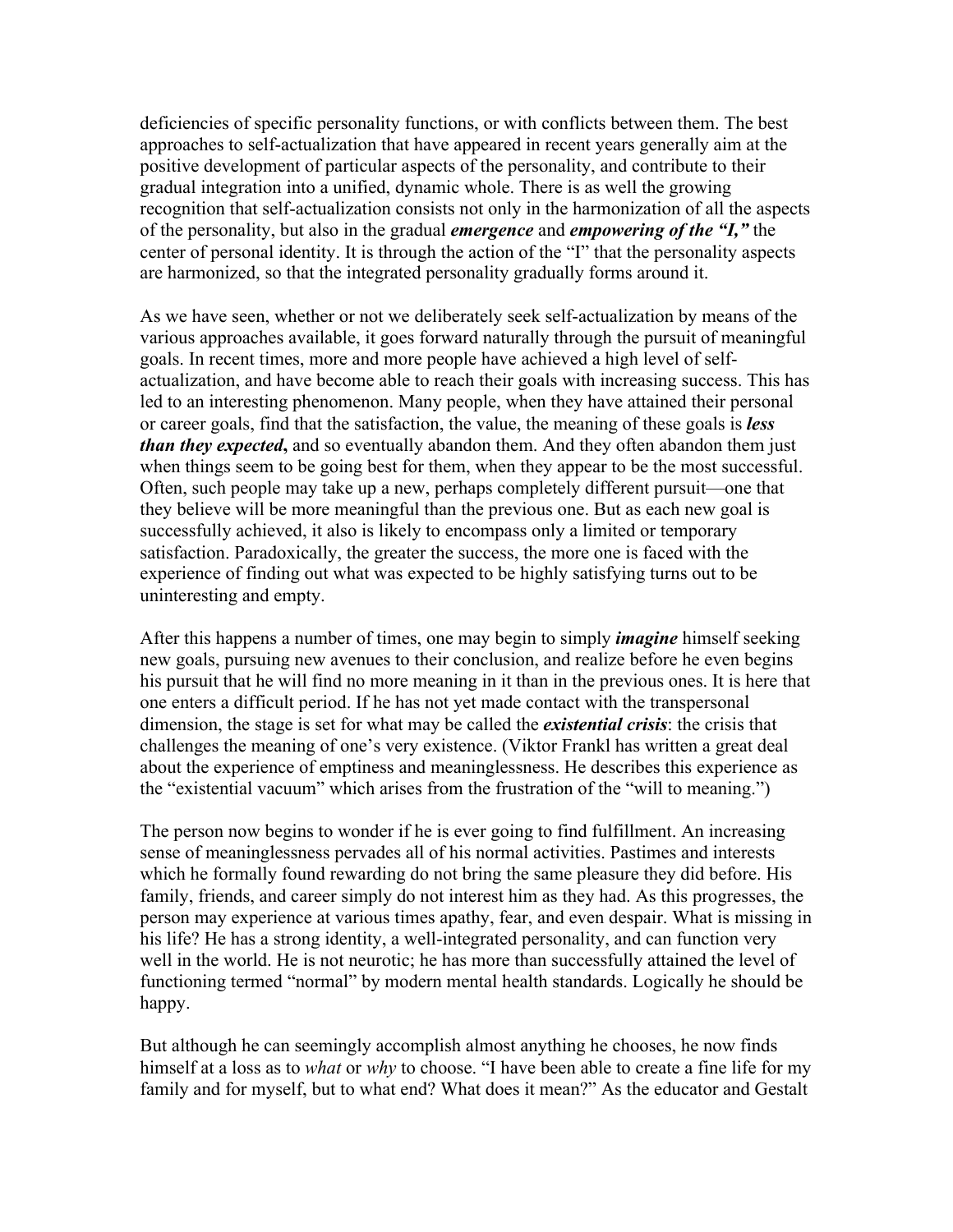therapist George Brown puts it, "After the individual can stand on his own two feet, what does he do then? Just stand there?" (G. Brown: "The Farther Reaches of gestalt Therapy," *Synthesis 1,* p. 33.)

## **THE EXISTENTIAL CRISIS**

The nature of this crisis and the pattern which leads to it is illuminated by Leo Tolstoy's striking account of his own struggle.

Five years ago something very strange began to happen to me. At first I experienced moments of perplexity and arrest of life as though I did not know what to do or how to live, and I felt lost and became dejected. But this passed, and I went on living as before. Then these moments of perplexity began to recur more and more often…They were always expressed by the questions: What is it for? What does it lead to?

At first it seemed to me that these were aimless and irrelevant questions. I thought that it was all well-known, and that if I should ever wish to deal with the solution it would not cost me much effort: just at present, I had no time for it, but when I wanted to I should be able to find the answer. The questions however began to repeat themselves frequently and to demand replies more and more insistently…I understood that it was something very important; and that if these questions constantly repeated themselves they would have to be answered. And I tried to answer them. The questions seemed such stupid, simple, childish ones; but as soon as I touched them and tried to solve them I at once became convinced, first, that they are not childish and stupid but the most important and profound of life's questions; and secondly that, try as I would, I could not solve them.

Before occupying myself with my Samara estate, the education of my son, or the writing of a book, I had to know *why* I was doing it. As long as I did not know why, I could do nothing and could not live. Amidst the thoughts of estate management which greatly occupied me at that time, the question would suddenly occur: Well, you will have 6,000 desytinas of land in Samara Government and 300 horses, and what then?…And I was quite disconcerted and did not know what to think.

Or when considering plans for the education of my children, I would say to myself: What for?

Or when thinking of the fame my works would bring me, I would say to myself, "Very well, you will be more famous than Gogol or Pushkin or Shakespeare or Moliere, or than all the writers in the world—and what of it?"

And I could find no reply at all. The questions would not wait, they had to be answered at once, and if I did not answer them it was impossible to live. But there was no answer.

All this happened to Tolstoy at a time not only of enormous personal success, but also of great vitality and capability.

All around me I had what is considered complete good fortune. I was not yet fifty; I had a good wife who loved me and whom I loved, good children, and a large estate which without much effort on my part improved and increased. I was respected by my relations and acquaintances more than at any previous time. I was praised by others and without much self-deception could consider that my name was famous. And far from being insane or mentally diseased, I enjoyed on the contrary a strength of mind and body such as I have seldom met with among men of my kind;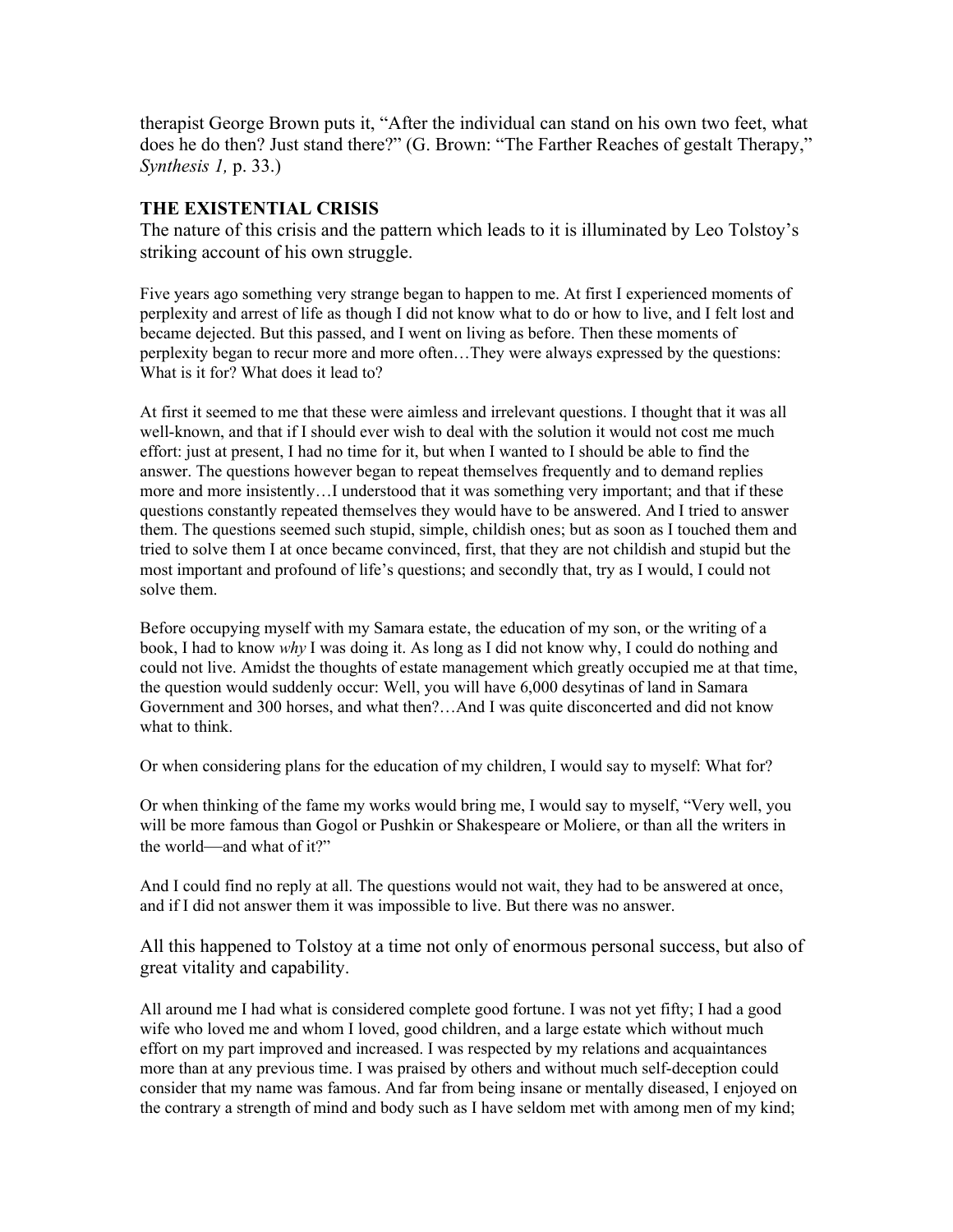physically I could keep up with the peasants at mowing, and mentally I could work for eight and ten hours at a stretch without experiencing any ill results from such exertion.

Yet, in spite of this fruitful life and his remarkable talents and abilities Tolstoy says.

I felt that what I had been standing on had collapsed, and that I had nothing left under my feet. What I had lived on no longer existed, and there was nothing left.

My life came to a standstill. I could breathe, eat, drink, and sleep, and I could not help doing these things; but there was no life, for there were no wishes the fulfillment of which I could consider reasonable. If I desired anything, I knew in advance that whether I satisfied my desire or not, nothing would come of it. Had a fairy come and offered to fulfill my desires I should not have known what to ask. If in moments of intoxication I felt something which, though not a wish, was a habit left by former wishes, in sober moments I knew this to be a delusion and that there was really nothing to wish for. (Excerpted from L. TOLSTOY: *A Confession, The Gospel in Brief, What I Believe,* Oxford University Press, London, 1951, pp. 15-19, ff.)

Tolstoy's account describes the existential crisis with penetrating clarity. It is a crisis in which the very basis of one's existence—an existence which had been unfolding primarily along the personal dimension—comes into question. The map of the two dimensions of growth suggests the basic strategy for the resolution of the crisis. This resolution is found when the individual is able to *expand the meaning of his existence beyond the boundaries of his own personality*, so as to purposefully participate in the life of the whole. This can begin as he reorients his attention toward the greater life revealed by exploration of the transpersonal dimension.

The period of the existential crisis is a particularly appropriate time to seek or renew contact with the transpersonal. Seen from the vantage point of the Higher Self, the *existential crisis is precipitated by an increasing flow of superconscious, or transpersonal, energy directed by the Self toward the personality.* In particular, as the energy of the Self increases, it attracts the personal self or "I" toward it. Before the existential crisis, the "I" was attracted primarily by the pull of the personality life and of the environment. The existential crisis occurs when the increasing pull of the energy of the Self becomes equal in intensity to, and therefore *neutralizes*, the pull of the personality/environment. Therefore this is a period of transition. It is like being suspended in space at a "zero gravity" point, in which the earlier meaning of the personality life has vanished and a new meaning has not yet appeared.

So as the superconscious influence increases, the previously adequate sense of meaning begins to fade away, and a growing sense of "something missing" develops. What is missing is the realization of one's relationship with the greater life—a relationship that now needs to be recognized and acknowledged.

This reorientation toward the transpersonal dimension can take many forms. For some people, superconscious energies break through to their consciousness suddenly and spontaneously—sometimes with great intensity—and then lift them out of the crisis into what can become a major, life-changing experience. Such a dramatic, spontaneous resolution is, however, relatively rare.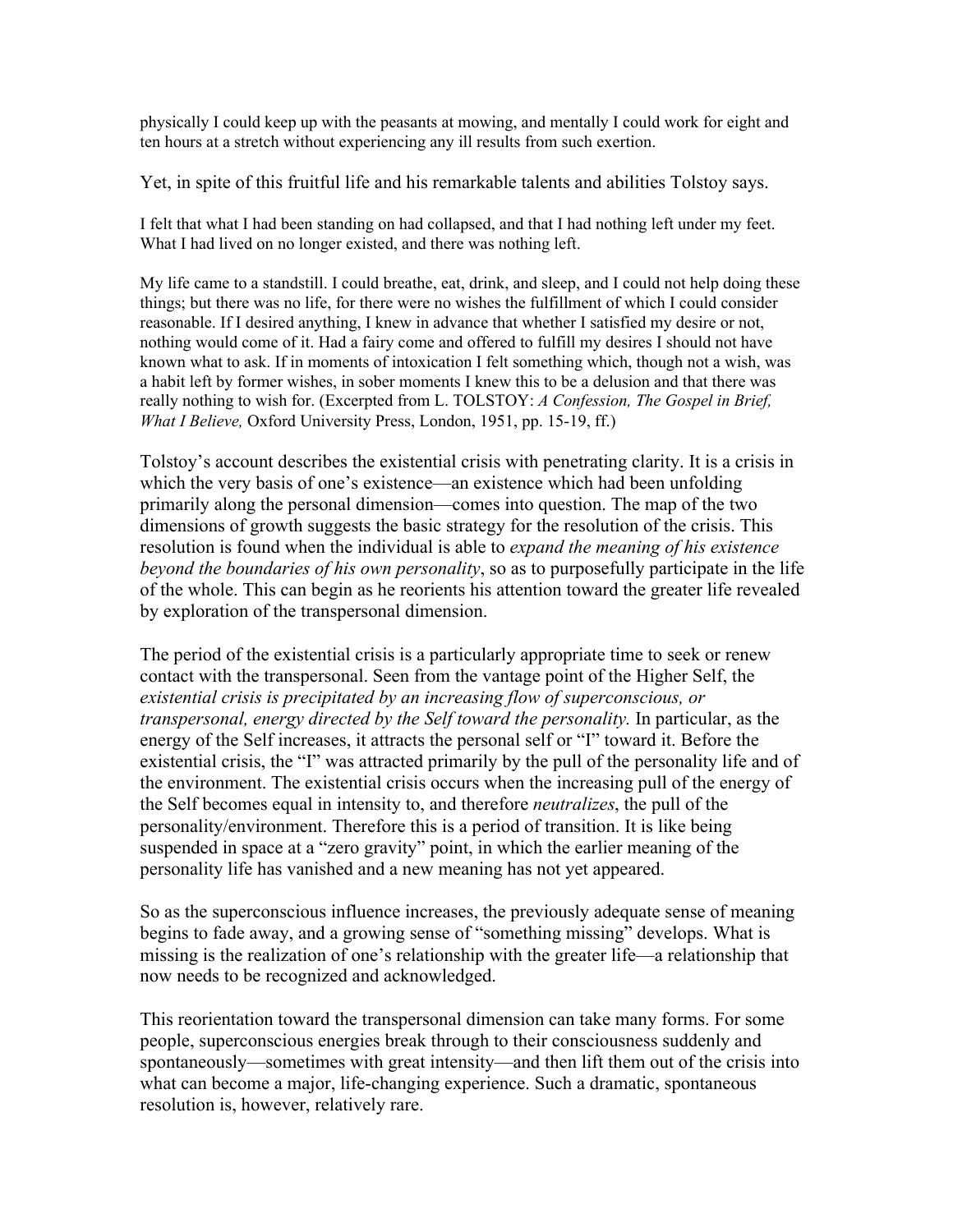More often, the reorientation is gradual and involves our conscious and purposeful participation. Frequently, as the intimations of the approaching existential crisis are increasingly felt, past transpersonal experiences—which had been forgotten or even repressed, and had therefore gone unused—return to consciousness, and their meaning can now be actively explored and understood. This re-owning of past peak experiences can provide a door into the transpersonal dimension and help one reduce the intensity of the crisis or even resolve it altogether.

As the crisis develops, people often experience a conscious urge for something beyond the world view they have previously accepted. They may develop a growing curiosity about spiritual matters, philosophy, the metaphysical implications of modern physics, parapsychology, the occult—anything that, being mysterious, one hopes will contain answers to the basic unsolved questions of life.

It is important to realize that only some of the directions in which such a quest can be pursued are likely to be fruitful. Here, as spiritual teachers of all times have stressed, *discrimination* and *motives* are critical determining factors. In pursuing one's spiritual path, one needs to practice discrimination in a number of areas, for example interpreting transpersonal experiences and inner messages, determining the suitability of working with a teacher, the appropriateness of particular spiritual practices to one's needs, the usefulness of advice from friends and family, and the value of other influences and potential resources. As for motives, to the extent to which one is seeking spectacular phenomena, whether for their own sake, for a kind of materialistically motivated need for reassurance, or for selfish or dubious purposes, to that extent the quest is not a genuinely spiritual one. When instead one is seeking for a fuller understanding, an enhanced apprehension of values, a heightened realization of that intrinsic harmony which is ever emerging, then the quest is indeed along spiritual lines.

If such a quest is pursued far enough, it will result in a reorientation toward the transpersonal dimension, and the existential crisis can then be overcome. Its resolution is found in an expansion of our perception of who we are and of the world we live in. In other words, we begin the process of *disidentifying from our personality* and of achieving a broader, more inclusive state of awareness and identification, one that *includes* our personality *within a larger context.* It is from this larger context that, as individuals, we can begin to meaningfully participate in the greater whole. This expansion of identification is the turning point in the crisis.

Most often the first experiences of disidentifying from the personality and expanding one's identification to more inclusive levels occur *after* some contact with the transpersonal dimension has been made, whether through a peak experience, or through a quickening of interest in spiritual matters. For when the transpersonal influence is consciously recognized, the expansion of identification is greatly facilitated. But sometimes, especially if the personality's attitude is *opposed* to spiritual matters, disidentification from the personality needs to occur *before* conscious contact with the transpersonal can be made. This can make the resolution of the existential crisis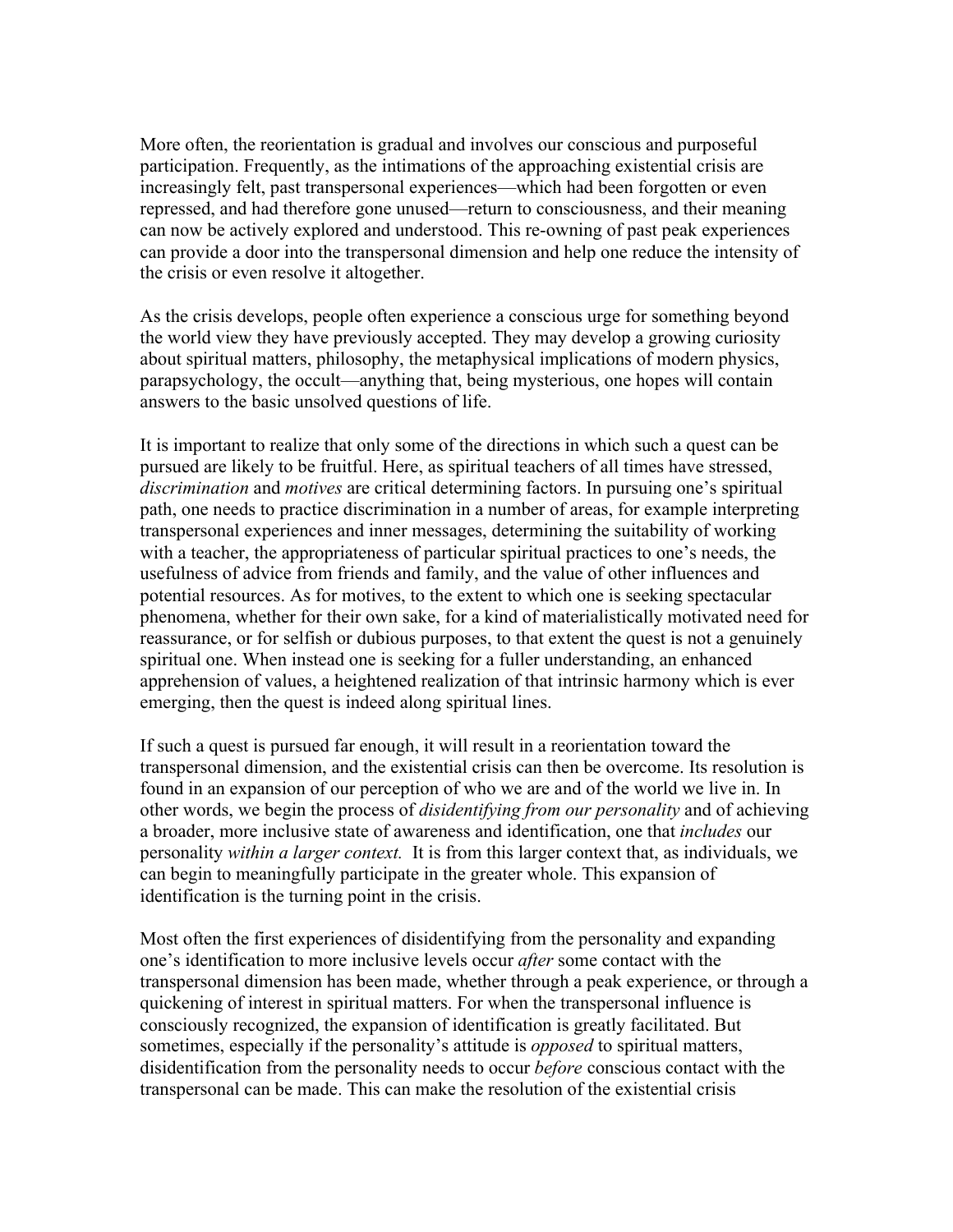considerably more difficult. One has to let go of past satisfactions and pursuits, the fruits of many years of growth—all that one was attached to—because it has turned gray and barren, and there is simply nothing else to do. And the difficulty is that this must be done even though at the time there seems to be nothing of value to put in its place. At this point one may feel that his life has been wasted, that all he has achieved is empty. The fear one then faces is that one's very identity will be lost.

But although disidentifying from the personality under such circumstances is a difficult step to take, we have in fact been prepared for it by a long sequence of lesser events that life provided for us. Whenever in the past we have given up an interest or a goal because it turned out to have insufficient meaning, we have in reality disidentified from it, and shifted our identification to a new one. With the advent of the existential crisis, we reach a further stage of this same process. Now the task becomes to disidentify from our personality as a whole. In this period of darkness, it is of great value to realize that we are already familiar in some ways with what is required of us, having successfully accomplished similar tasks in the past.

Disidentification from the personality needs to be clearly understood. It does not imply in any way, as some mistakenly believe, that we are to destroy our personality, "kill our ego," give up all our activities, resign from life, or take any similar action that would impede or even reverse the natural process of our growth.

Disidentifying from the personality means recognizing experientially that our personality is not what we *are* but what we *have*—not the *source* of our identity, but our *means* to express that identity in the world. By disidentifying from it, we do not destroy or abandon it, rather we transcend its *limitations*, and the self-centered and separative tendencies they bring.

An attitude that can be of considerable help in disidentifying from the personality is to deliberately accept as a possibility—as a hypothesis to be entertained and verified—the existence of a realm of higher meaning we do not yet perceive. We can purposefully decide to turn from a relentless insistence on meaninglessness (like that of certain existentialists) and in an open-minded way, look to see if there is something greater than ourselves. This attitude is no less realistic than the physicists' search for the unseen principles of nature and the universe.

Countless people have borne witness to the fact that as we attempt to disidentify from the limitations of our personality and search for what is more than ourselves, we become increasingly able to see the world as an interconnected and unified whole—one in which our personality can find its rightful place, just like everyone else's. Then all which *as an end in itself* had lost its meaning, acquires a new and much greater meaning, because it is now recognized to be an intrinsic part of the larger whole.

For Tolstoy, light broke in on his despair as he walked one day alone in a forest. He tells us that he began thinking about his life and that which was greater than his life, as yet undiscovered, the lack of which was the source of his despair. There, in the naturalness of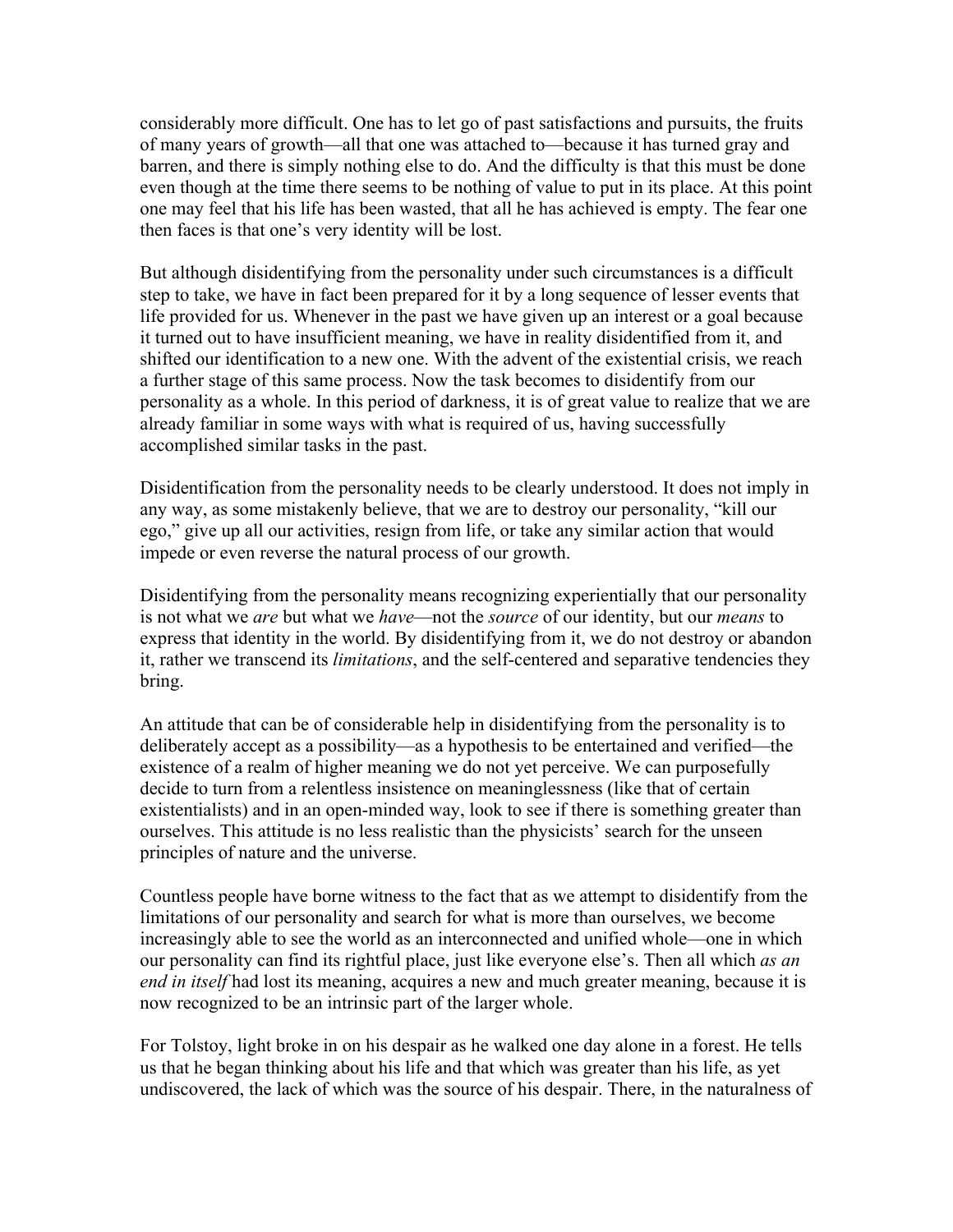the woods, he sought to trace in himself this sense of something greater. Suddenly, he experienced the first awakenings of a renewed sense of meaning and purpose in life. This something greater was life itself, and it was all around him. He was filled with an appreciation of the richness and depth of life, and of his own place in it. After this experience, Tolstoy wrote,

Things cleared up within me and about me better than ever, and the light has never wholly died away. Just how the change took place I cannot tell. As insensibly and gradually as the force of life had been annulled within me, and I had reached my moral deathbed, just as gradually and imperceptibly did the energy of life come back.

So the existential crisis is, fundamentally, an opportunity to expand our sense of reality. Once resolved, it allows purpose, meaning and values to become part of our lives in a new way—as our personal life takes its meaning from a more universal, inclusive and lasting source. (When one reaches the existential crisis it is possible, although rather uncommon, for the personality to be impervious to the influence of the superconscious. This is especially so when a strong, well-integrated personality is fed by an overweening drive for personal power, and such power is seen either as the source of meaning or as the way to gain that which one considers to be meaningful. In such a situation, the existential crisis probably will not be felt very strongly, and the personality is likely to be well equipped to resist it. The resistance of the personality is greatly increased if one is working with a guide who does not recognize the crisis for what it is, and thus fails to encourage, or even allow, the emergence of the superconscious energies. One's development may then tend to continue solely along the horizontal dimension. If followed for too long before making a stable connection with the superconscious, this path leads one in an antisocial direction, to seek more and more personal power, and can be harmful both for oneself and others. In extreme cases it can even lead eventually, to draw on superconscious energies and use them to achieve personal, separative goals, thus perverting their essential nature.

There can also develop, as Assagioli says, a confusion of levels and an illusion, by which one attributes to his personal self, or "I," the qualities of the Transpersonal Self. One then unwittingly arrogates to himself—and *himself only*—those powers which justly belong to the Transpersonal Self: the transcendent focus in which *all* humanity participates. In other words, such a person sees his personal identity as the ultimate reality and, to use a current phrase, "goes on a power trip." He increasingly perceives other people and his environment as mere objects to be used in support of his personal identity, and may even go so far as to see them as extensions of himself. A most extreme example is that of a political dictator who has exaggerated his sense of identity to the extent that he sees it as absorbing even his country—such as Hitler who stated, "I am Germany.")

## **AFTER THE EXISTENTIAL CRISIS: PROBLEMS AND STRATEGIES**

But what happens next? What happens after the self-actualizing individual has begun his reorientation? Through a transpersonal awakening, whether gradual, or more dramatic like Tolstoy's, he has seen the need to achieve the synthesis of the transpersonal dimension with his practical life in the world. This is a most rewarding enterprise—perhaps the most fascinating of all human adventures. As we take our first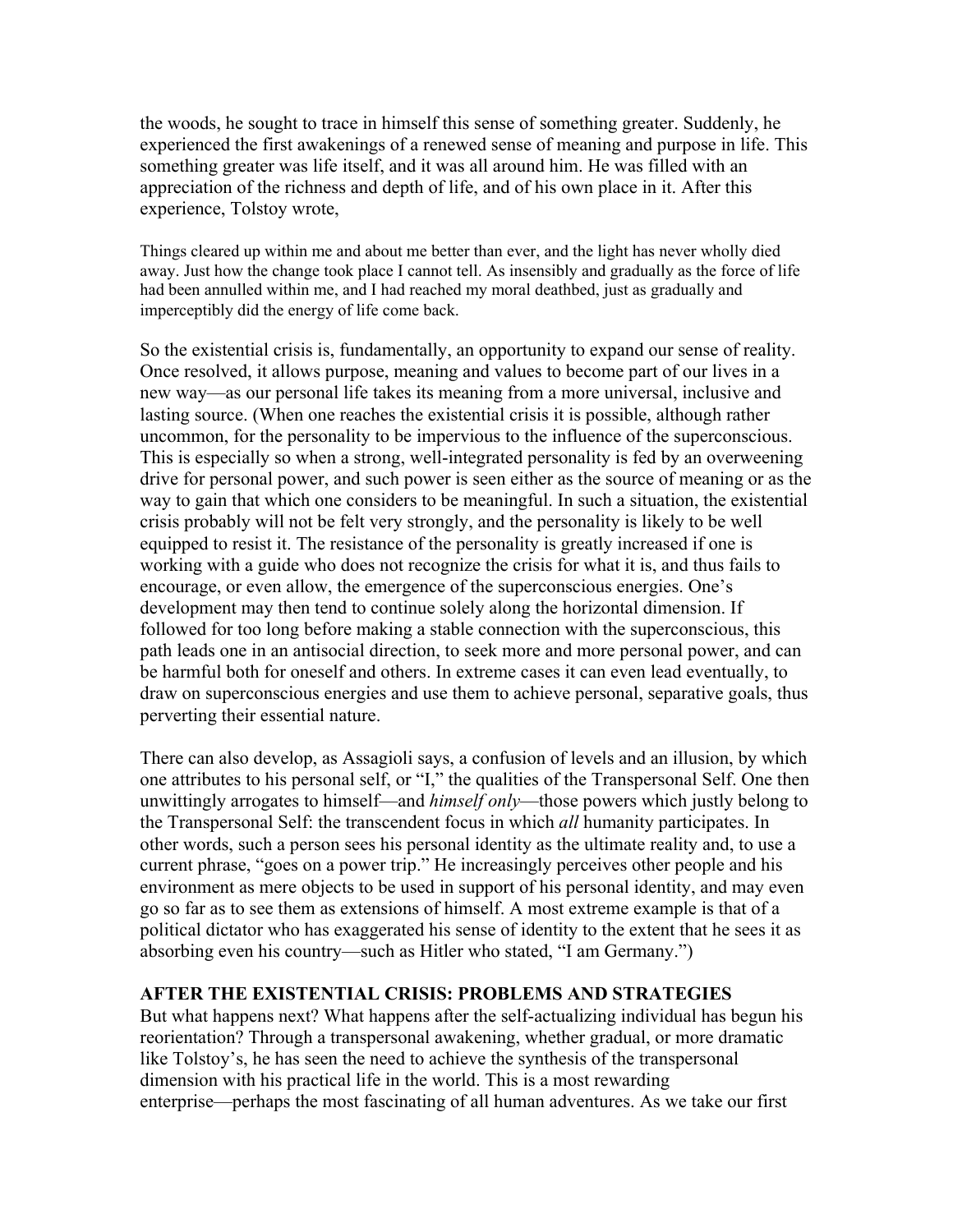steps toward such a synthesis, even what may appear to be relatively small accomplishments are significant, because we are becoming the conscious agents of that creative energy which underlies the development of nature and man. The great cosmic play of creation, one pole infusing and transforming the other, is being visibly enacted in our ordinary lives.

Much more could be said about the joys of such accomplishments, increasing as they do with the magnitude of the reconciliations we are able to bring into being. But there is also another side to things, one which can accompany or alternate with the new sense of progress. At first, one's contact with the transpersonal is necessarily imperfect, and therefore can generate difficulties of various kinds. Sometimes a transpersonal vision may be powerful and seem complete when it occurs, but later turn out to be lacking some all-important aspect, or be very difficult to interpret in practical terms. At other times, the vision may simply begin to fade and become more and more remote without one's knowing how to recapture it. In other cases, rather than a sudden and full picture, one may have received only a sequence of faint hunches, flashes of insight, glimpses that appear sporadically over a considerable period of time, so that one can barely recognize or grasp them. Or still again, a sense of joy, harmony or love may pervade one and lift him so he can see life as more than the problems, the struggles, the doubts of his everyday existence. But then gradually this exalted state may fade, and things *apparently* revert to just what they were before—with an added sense of loss.

It is generally realized that these periods of darkness, of aridity, doubt and uncertainty are common phases of spiritual unfoldment. But what often is not understood is that they are valuable and necessary to our development. In fact they are brought about, in many cases, by the Transpersonal Self in order to facilitate the eventual fusion between our personal and transpersonal natures.

This is an important insight, because all too often our tendency is to feel that such withdrawal of energy is unnatural and therefore must be a punishment for, or at least the consequence of, our having failed in some way. This can cause us to search—sometimes frantically—for the mistake we need to correct. These difficult phases may in fact be the result of wrong action—or of failing to act on what we know is right—and identifying the cause and correcting the situation will then usually reestablish our superconscious connection. But at least as often, periods of darkness are normal phases of growth – analogous to the natural cycles of day and night. If we can recognize them as such, we will see that they are useful opportunities, and will be able to use them most effectively and also, in many cases, shorten their duration. While the specific purpose of such periods is unique in each situation, three common patterns are worth mentioning.

In the early stages of transpersonal contact, the withdrawal of energy often serves as motivation for the individual *to reorient his personality* more firmly and decisively toward the transpersonal realm. When, after his first awakening, the individual is thrown back on his own resources, he may understandably find himself unsure of his future direction. He may distrust his earlier more self-centered or socially determined habits and impulses, without yet knowing which behavior would be more in line with his new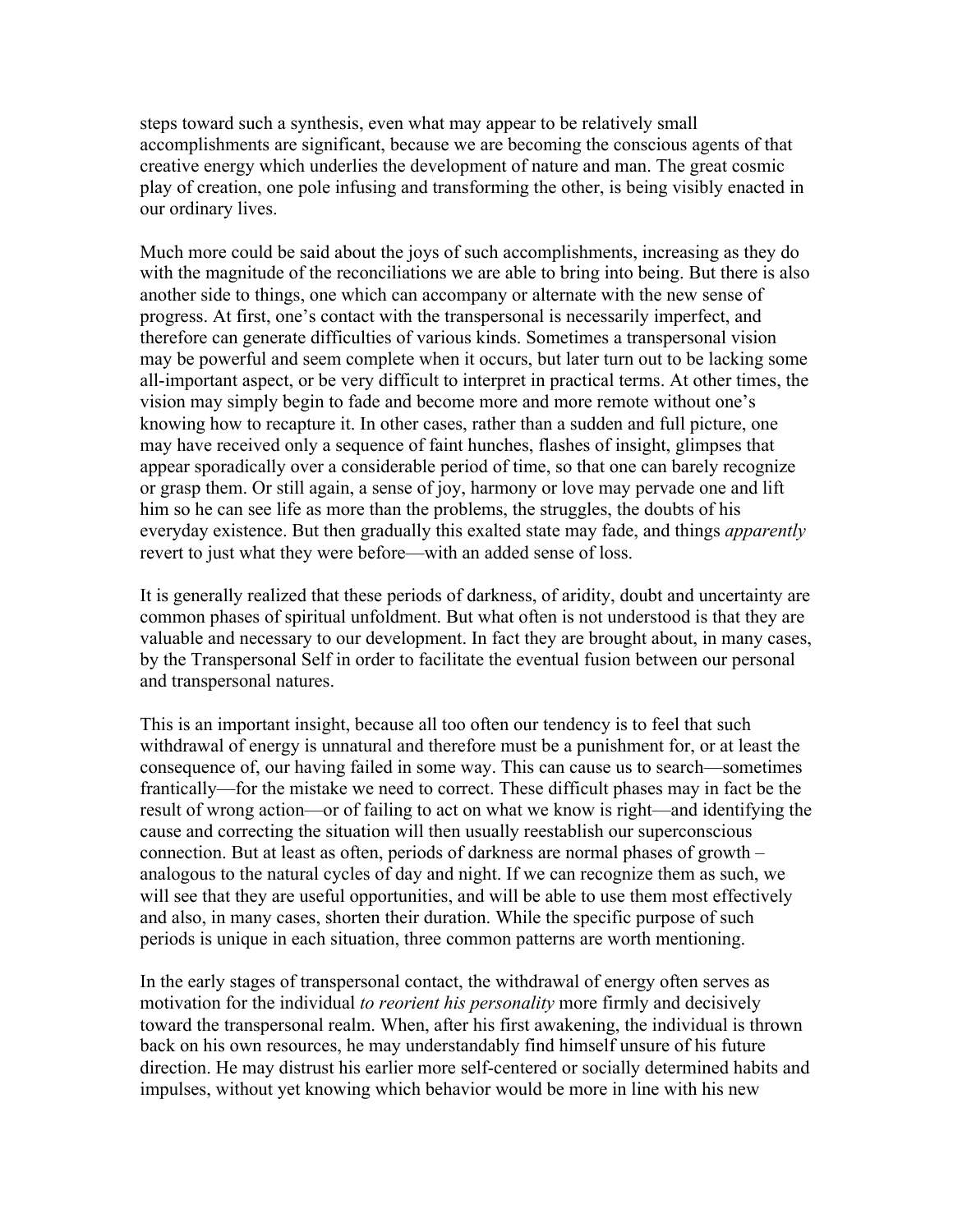perspective. He may be afraid to use his personality, is old powers, in case what he uses them for be inadequate or even contrary to his vision. He may even experience guilt at not knowing what to do. It will become apparent to him before too long that he needs, with enduring determination, to seek and apply the best available means of contact with the transpersonal. His personality can then be increasingly guided and transformed, as the light of what the transpersonal reveals becomes a steadier source of direction for him.

Later, once this transformation is well underway, the purpose of periods of aridity is often to *increase the sensitivity* of the personality to transpersonal intimations. This the Self does, not by remaining completely silent, but rather by "whispering," by sending us insights or hunches that appear when we least expect them, and that are barely above our "hearing threshold." This leads us to pay closer attention, and develop an increasingly keen sense for such messages as we "hold still" trying to hear them.

Finally, especially in the more advanced stages of development, an already wellestablished contact with the transpersonal may disappear altogether—sometimes gradually over a long period of time, sometimes suddenly at a crucial moment. When we need to act in such a situation, we have to depend only on our personality, without being able to tap the higher sources we had become accustomed to rely on. We need then to draw on our past experience, and on our best understanding of what we have already learned about the transpersonal realm. Fundamentally, it is a matter of asking, "If I were to face this situation with the benefit of the wisdom and love of the Higher Self, what would I do?" and of acting as much as we are able, in such a way. The purpose here is *the reorientation and eventually the unification of the personal will with the Transpersonal Will.* This unification is a culmination of the process of Self-realization—a process which began with the reorientation of the personality toward the superconscious.

#### **Part Two**

#### **THE TRANSPERSONAL DIMENSION**

The reorientation that saved Tolstoy from his "moral deathbed" is a dramatic example of one person's encounter with the transpersonal. It should not be thought, however, that transpersonal experiences are only the results of life crises, of pain and struggle, or that they are reserved to the exceptional few—great artists, scientists or religious figures. In actual fact, experience of the transpersonal dimension is nothing exotic or unusual. It is a characteristic part of being human.

Recently, social scientists McCready and Greely conducted a research study on mystical experiences in which they interviewed 1400 persons chosen as a representative sample of the population in the United States. (A.GREELY: *The Sociology of the Paranormal: A Reconnaisance,* Sage Publication, Beverly Hills, CA, and London, 1975, pp. 58 and 65.) To a key question, "Have you ever felt as thought you were close to a powerful spiritual force that seemed to lift you out of yourself?" as many as thirty-five percent replied "yes." Of these, half also indicated that such experiences had occurred "several times" or "often." Almost as many said that they had experienced "feelings of peace, a certainty that all things would work out for the good, a sense of need to contribute to others, a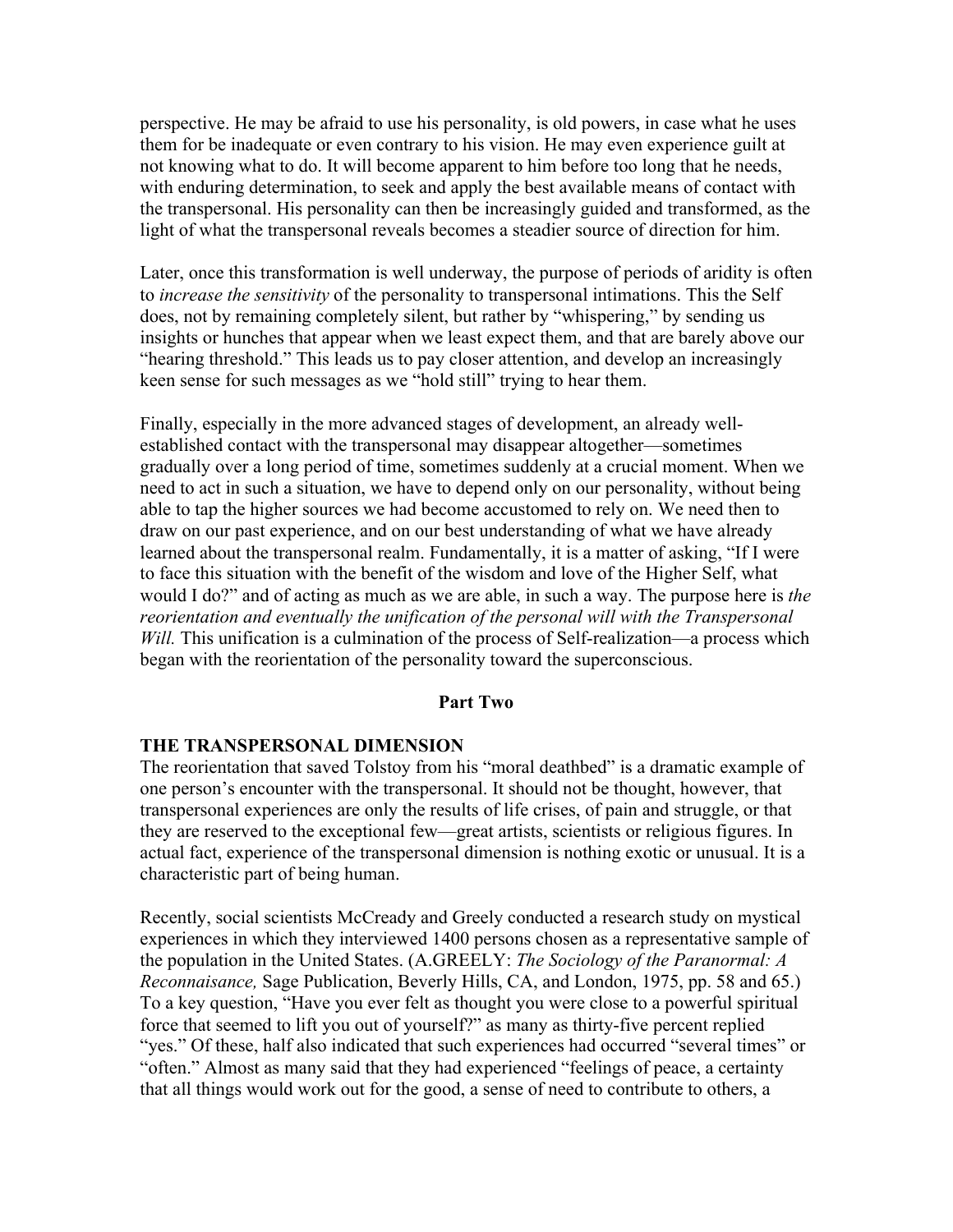conviction that love is at the center of everything, and a sense of joy and laughter." Twenty-nine percent also stated that during their experience they had "a sense of the unity of everything and my own part in it."

Their findings, which are consistent with those of a recent Gallup Poll, (G. GALLUP: Year 1976 Could Mark Beginning of New Religious Revival in America," American Institute of Public Opinion, Princeton, NJ, 1976) are of considerable interest because of the quantitative, statistical approach taken in researching these experiences, and because the study is based on a large cross-sectional sample of the American population as a whole. It is also significant that the people surveyed described their experiences in ways that were similar to the autobiographical accounts of many great spiritual figures.

#### **Description of Transpersonal Experience Percent of those reporting experience**

| "A feeling of deep and profound peace"                             | 55 |
|--------------------------------------------------------------------|----|
| "A certainty that all things would work out for the good"          | 48 |
| "Sense of my own need to contribute to others"                     | 43 |
| "A conviction that love is at the center of everything"            | 43 |
| "Sense of joy and laughter"                                        | 43 |
| "A great increase in my understanding and knowledge"               | 32 |
| "A sense of the unity of everything and my own part in it"         | 29 |
| "A sense of a new life or living in a new world"                   | 27 |
| "A confidence in my own personal survival"                         | 27 |
| "The sense that all the universe is alive"                         | 25 |
| "A sense of tremendous personal expansion, either psychological or |    |
| physical"                                                          | 22 |
| "A sensation of warmth or fire"                                    | 22 |
| "A sense that I was being bathed in light"                         | 14 |
|                                                                    |    |

The following report of one woman's peak experience shares many of these characteristics:

I was sitting quietly in the kitchen after getting the kids off to school. I was alone in the house and in the quiet I began thinking about my life, where I was now, and where I was going. Gradually, I began seeing my life as one flow, a flow which was only one stream in the larger flow of life in the universe. Suddenly I was unexpectedly overwhelmed by an intense feeling of joy; I felt intensely alive and saw my life filled with meaning and direction. Mixed with the joy was a deep love – a love for my life, my family, and a love of humanity as a whole with its struggles to grown and change. I felt that all of us were moving toward this joy and love.

Clearly, during her experience she moved into a state of consciousness beyond her everyday awareness, in which she saw deep meaning not only in her own life, but in the life of humanity as well. The experience was indeed *trans*personal; in it she transcended her normal identifications, saw her connection to a larger system of life, and a deep sense of love and joy arose from feeling this connection.

The orientation toward the transpersonal may begin in different ways and at different times. The various periods of life – childhood, adolescence, and adulthood – all have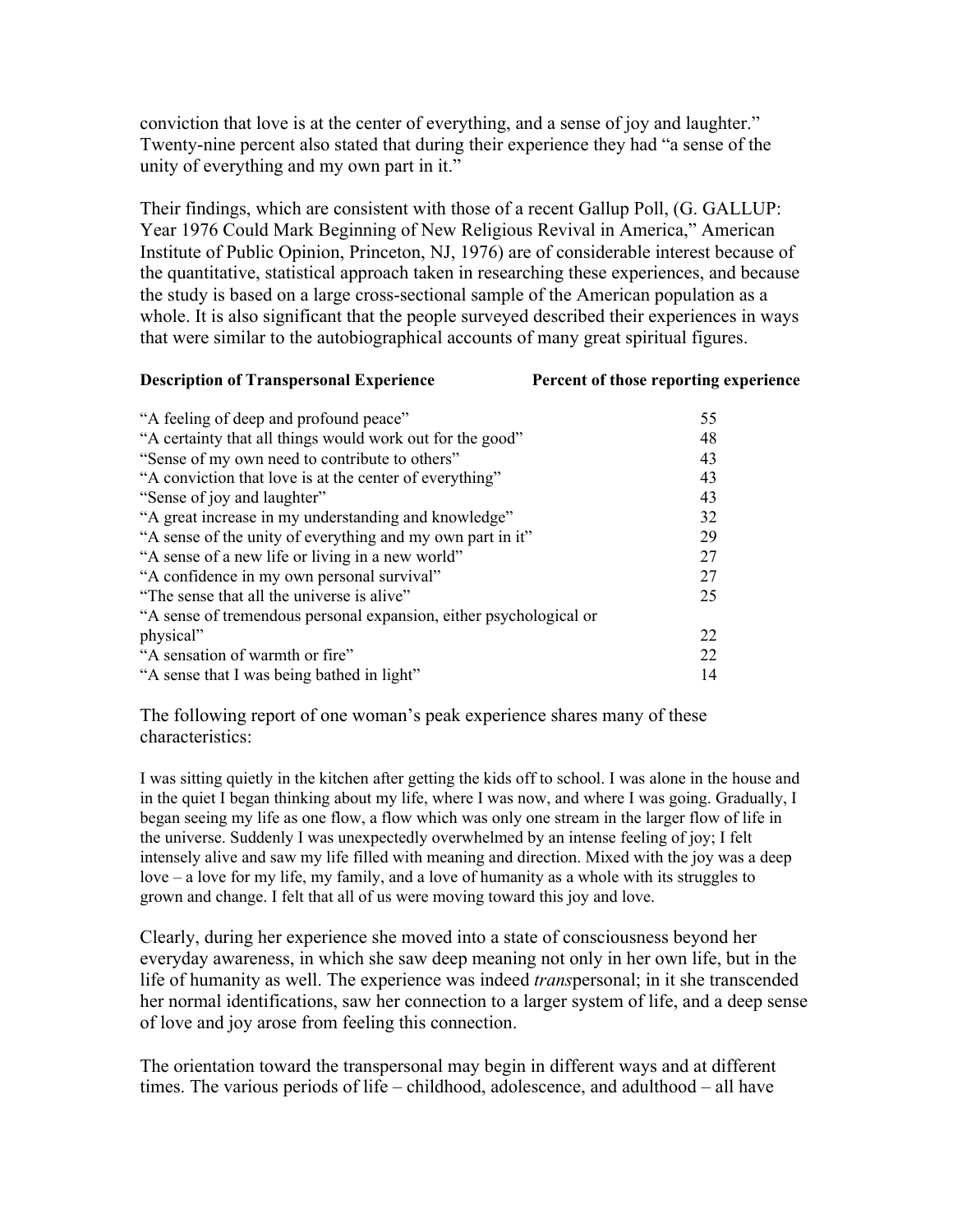typical patterns of transpersonal activity that are well known, although not often recognized for what they are.

That the child is of ten a "philosopher" has been observed by such widely disparate figures as Piaget and Wordsworth. Wordsworth's description is classic:

*Thou best philosopher…Seer blest! On whom those truths do rest Which we are toiling all our lives to find*… (H. WORDSWORTH: "Ode: Intimations of Immortality from Recollections of Early Childhood.")

A child's intense curiosity and wonder about life as he sees his first snowfall or takes apart a flower are often examples of natural early interest in the transpersonal dimension. Even a very young child may sometimes seem the true philosopher, delving into the meaning of things, the nature of birth, death, space and time. An example was shared by a mother whose five year old son came home from school one afternoon, dropped his jacket and lunch box on the kitchen table and asked, "Is there anything to eat?" She gave him some cookies and as he finished eating, he very matter-of-factly asked, "How did *all this* begin...I wonder if it will ever end!" And then in the next breath said, "See you later, Mom, I'm going out to play." And he was up and gone almost as quickly as he had mused about the nature of the universe.

Spiritual orientations also frequently arise during adolescence, as a teenager becomes increasingly interested in the meaning and possibilities of life. His interest may be kindled while experiencing an expansive and joyous wave of feelings, or when faced with a life situation or a philosophical question that he thought he knew the answer to but found he really didn't. He may become aware, sometimes acutely, of the confusion, pain and disorder in the larger world. He realizes more and more that the answers he had been given are no longer always right, or not always right for him. So now he must find new answers. He may seek out parents, teachers, friends, and others he trusts, to guide him and help him understand these mysteries. If his experiences and questions are treated seriously and with respect, his interest will be nurtured and grow. Then the emergence of his higher values and ideals can occur smoothly, and as his transpersonal nature develops, he can more easily integrate it with his personality. Too often, though, his questioning is responded to with embarrassment, condescension or even ridicule. When this is the case, he will feel that it is better not to bring up such concerns, and may keep to himself or even repress this whole area of his life.

Transpersonal awareness in adults emerges in different ways and at different times. It is important to realize that the spiritual quest is not always along traditionally religious lines. A physicist may search for meaning by attempting to unlock the mysteries of matter, time and space; a biologist the inner workings of life and evolution; an artist the experience of transcendent beauty; a historian the underlying patterns and forces which have determined the development of mankind; a dancer the more profound rhythms of life; a psychologist the true nature of consciousness. In many cases, after a long process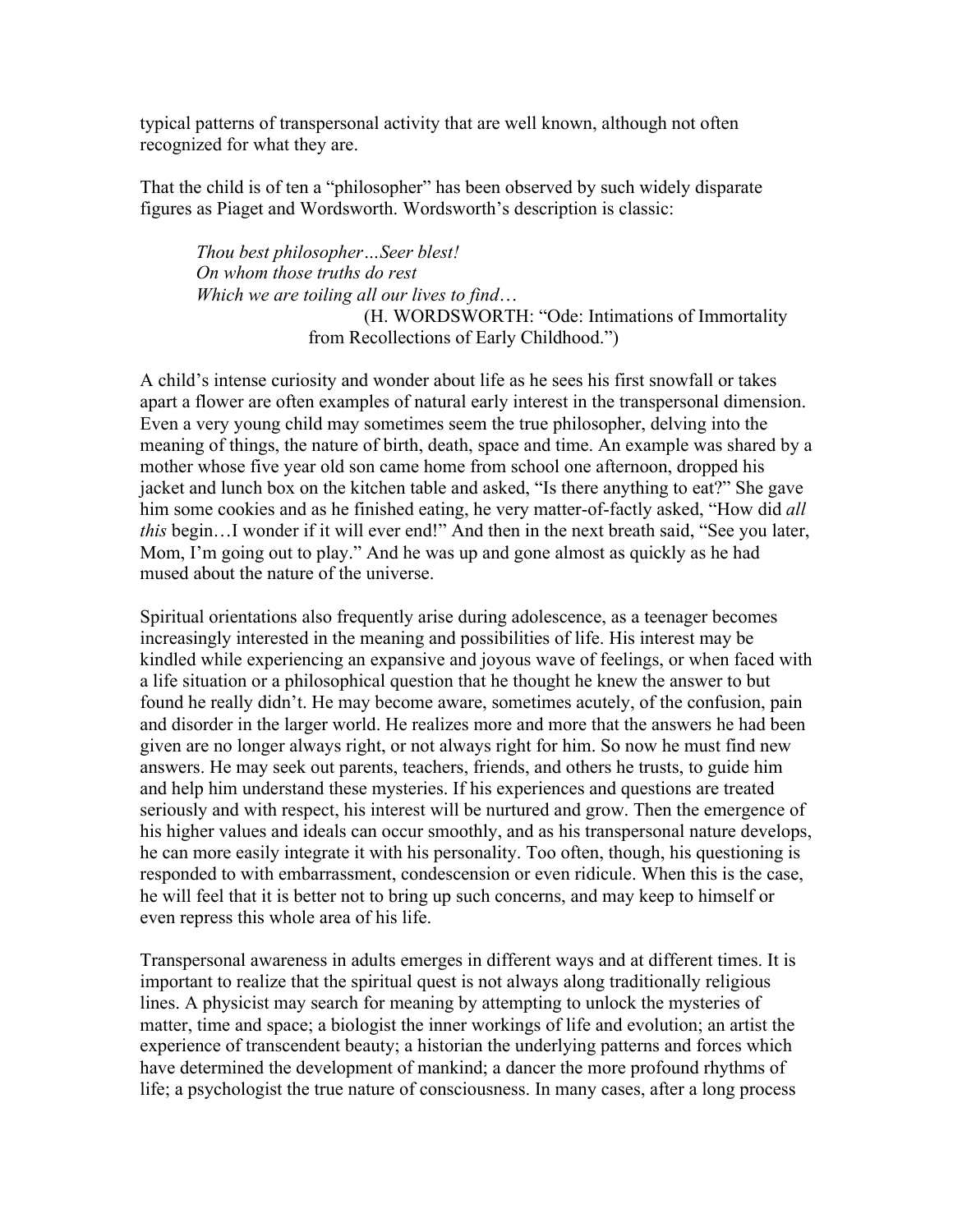that builds up in the unconscious, spiritual realizations arise spontaneously as peak experiences.

It is also not unusual for transpersonal interests to be kindled by a serious disruption in a person's life, one that compels him to disidentify from much that he was attached to. A divorce, an accident, a natural disaster may shake apart so much that seemed stable and certain, that one is forced to ask, "If this can change, then what is it all resting on? What, if anything, can I be sure of?" Similarly, experiences through which a person comes close to his own death will cause him to question the significance of his life and to look for answers beyond himself.

In general, transpersonal experiences have a reality about them which seems deeper than our normal day-to-day existence. They carry an intrinsic validity—a noetic quality—and convey a broadened sense of meaning and values. (Simultaneous with this sense of greater reality may come a seemingly paradoxical sense that one cannot possibly speak about the experience, that words fall short and can only point to the understanding. William James described this as the *ineffable* quality of the spiritual dimension. A word of clarification on this point is needed. Many of the greatest mystics agree that experiences that reach a certain level—that of the Transpersonal Self—are suprarational, above the level of the mind, and therefore impossible to communicate in words or even to conceptualize correctly.

But this fact has been confused with another phenomenon—the difficulty or the inability to describe, *at first*, transpersonal experiences which are well within the reach of our cognitive ability, but which by their very nature expand our awareness, perhaps for the first time, into new regions of our mind. In such situations we feel unable to describe or even conceptualize an experience not because it is ineffable in essence, but simply because we do not yet have at our command the symbols, concepts and words needed to first interpret and then express it. Many people report, for example, that they have had an experience which seemed to them completely indescribable, only to later find it beautifully described in someone else's writing – whether poet, psychologist, mystic, or physicist. This question of relative versus absolute ineffability is a complex one. It has been considered in detail by Charles Muses (C. MUSES: "The Exploration of Consciousness," in Charles Muses and Arthur Young, Eds. *Consciousness and Reality,* Avon, NY, 1974, p 111,ff.) who goes as far as affirming that no experience is ineffable in an absolute sense. From a practical point of view, the act of conceptualizing and expressing our transpersonal experiences is of great value, as a most effective means of facilitating further experiences, of increasing our working understanding of the spiritual dimension, and of developing the higher, more inclusive regions of our mind.)

On the other hand, it is well known that the transpersonal dimension is a subtle one. Our connection to it can be tenuous at first, and may have to be nurtured and deliberately strengthened. We can do this by first learning to *recognize* such experiences when they occur, then exploring the experience, whether through meditation, introspection, or other means, and finally, as we have said, by *integrating* the experience, by *expressing* in our life and activities what it brought us.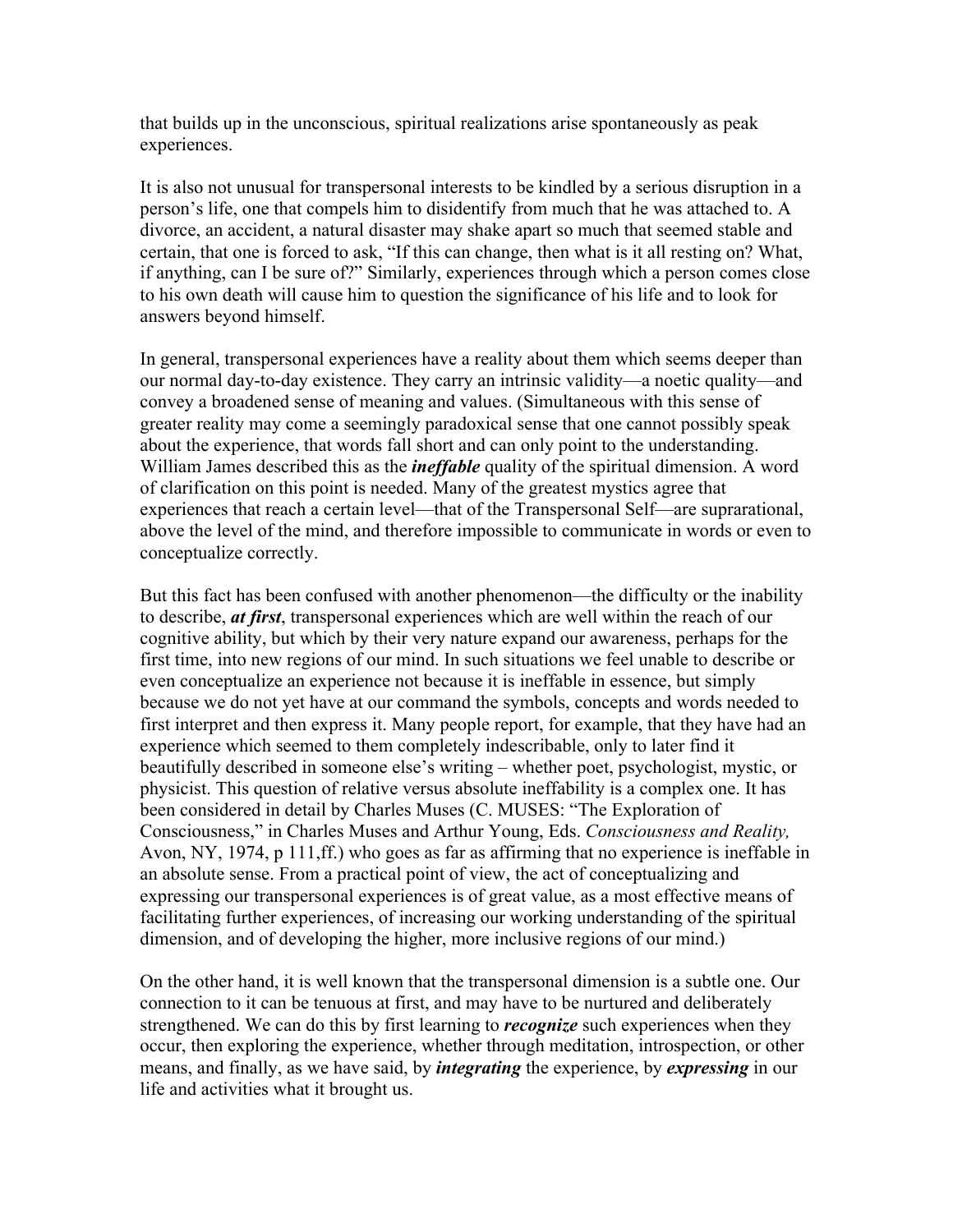## **THE PATH OF TRANSCENDENCE**

When people turn to pursue their search for meaning along the transpersonal dimension, the results will vary greatly. For some the attempt is slow and laborious. For others the process moves quickly and spontaneously. Whatever the rate of progress, many people sooner or later go through a phase where they are able, for a time, to have increasingly frequent transpersonal experiences with decreasing effort.

But because these experiences of transcendence are so fascinating, gratifying, even ecstatic, some people are gradually drawn more and more toward them, and may in the process turn away from their personality development and participation in the world. By comparison, the world and one's personal existence in it may begin to look drab, ugly, even unreal. If at this point the individual's personality is not sufficiently integrated, he may tend to increasingly neglect everyday life and activity. Eventually he may come to ignore his personality and its further integration altogether.

This of course tends to further increase the imbalance between personal and transpersonal development. His whole life may become devoted to penetrating into more and more conscious levels. In his attempts, such a person will often find that he can best further his climb along the vertical dimension by utilizing *one specific aspect* of his personality—usually the one he is most identified with. If, for example, that aspect is his feeling nature—as is often the case—he will work single-mindedly on purifying, transmuting and harmonizing his feelings, and focusing them upwards towards the transpersonal. This is an approach which has been successfully used by the mystics of all cultures—and it can, indeed, result in ecstatic experiences of great power and meaning.

In general, working for a time primarily on purifying, transmuting and harmonizing the feeling nature can be a valuable phase in the growth of almost anyone. But to more easily accomplish this, an individual may also push the other aspects of his personality—such as his physical needs, sexual drive or intellectual curiosity—out of the way, ignoring them, quieting them, or even forcibly repressing and "starving" them. The integration of the personality may then come to a stop—or may even regress. The mistaken assumption behind such a course of action is that if one can experience the transpersonal intensely enough, he will be able to maintain that state indefinitely, and live all his life in the higher consciousness thus achieved.

One young man reported his difficulties in pursuing this exclusively vertical direction. He had a peak experience in which, he said, he perceived a transcendent goal, an ultimate reality, a point of consummation toward which he was moving. As he felt he was on the verge of becoming on with it, it eluded his grasp. Afterward, he was filled with reverence and longing for that vision. He felt enriched by it—was a more complete human being for the experience. He also had a strong sense that if he could only have "another experience like that," he would actually achieve union with that transcendent focus, he would *become* it and be completely and permanently transformed. In fact, after strenuously following various spiritual disciplines, he eventually did have another experience where, in his words, he "went much higher" than in the first one. But still he was unable to fully bridge the gap between himself and that transcendent focus. He pondered his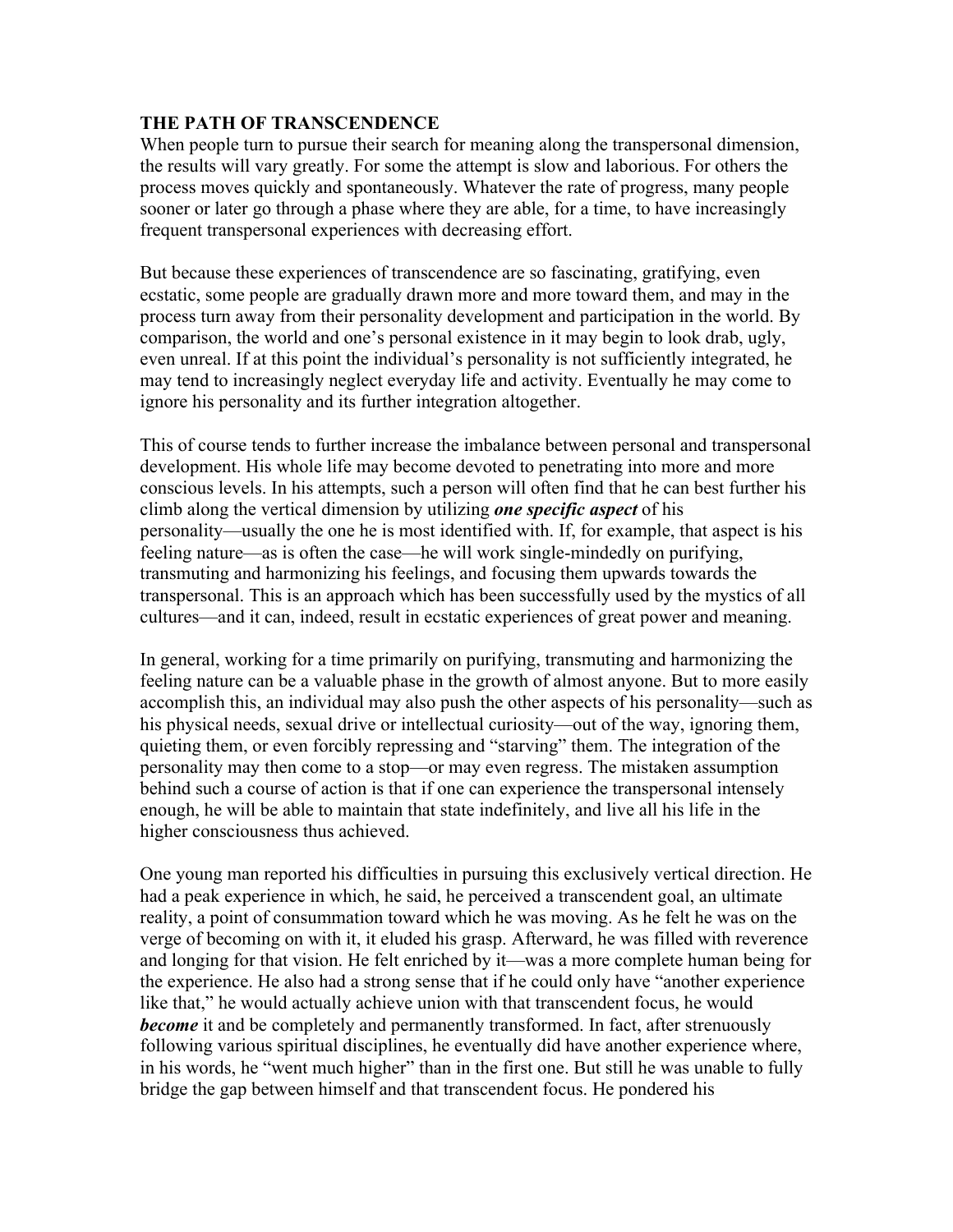disappointment and took stock of what had been gained. The sense that one more such experience would lead to a permanent unification was even stronger in him. However, when the third experience at last occurred, despite the fact that "its beauty and power were far beyond" the previous one, the final consummation that had appeared "almost within reach" was not any closer than at the beginning.

He realized then that no matter how much further he might go, and no matter how vividly he might see the grandeur of the universe, he would never "get there" in this way, never achieve the state of being he sought. As he recognized he was making no real progress toward the goal he had set himself, he entered a deep crisis, finding it unbearable that what he saw as the ultimate reality seemed to be forever beyond his grasp.

This kind of experience—the futility of trying to achieve transcendent unity by leaving behind the everyday—is not uncommon. It is as if one sees an image, a reflection of the Self and moves directly toward that, not realizing that it is a reflection, that the real state of unity inherent in the Transpersonal Self, and the joy, the serenity it brings about, must necessarily include the integration of what one is trying to leave behind.

Some people who pursue the path of pure transcendence can be, temporarily, more successful than the young man we have just described. They may be fortunate enough to actually bridge the gap and have the experience of unity with the Transpersonal Self. But when the unity is achieved in this way, the experience is only a transient one, and is inevitably followed by the same profound and painful sense of loss. Assagioli points out that "one cannot go to the Goal directly, except momentarily. In a moment of ecstasy it can be done. But one must distinguish between mountain climbing and airplane flights. You can fly to the top, but you cannot remain always on the airplane, you have to go down. The flight is very useful in order to show you the reality of the mountaintop, inasmuch as there are clouds and mists which prevent one from seeing it from the plain. One also sees the road better, the different steps, and so on. But eventually one has to come down and go through the laborious process of gradual, organic development, of real conquest." (R.ASSAGIOLI: *R.M. Bucke Memorial Newsletter,* Vol. 1, No. 2, September 1966, pp. 11-12.)

If one persists exclusively along the path of pure transcendence, the increasing awareness of what appears to be an unbridgeable gulf between oneself and the transcendent goal will lead to the *crisis of duality.*

## **THE CRISIS OF DUALITY**

Like every other crisis, once correctly understood, the crisis of duality is fundamentally an opportunity for growth. The one-sided, single-minded focus along the path of transcendence that leads to it can be a necessary, appropriate and even important phase of development. But sooner or later, the inevitable pull of nature to reestablish balance will require the shift of one's orientation to include the personal dimension as well.

The first sign that one is entering the crisis of duality is an ever-increasing difficulty in proceeding further along the vertical dimension. The difficulty, and the ensuing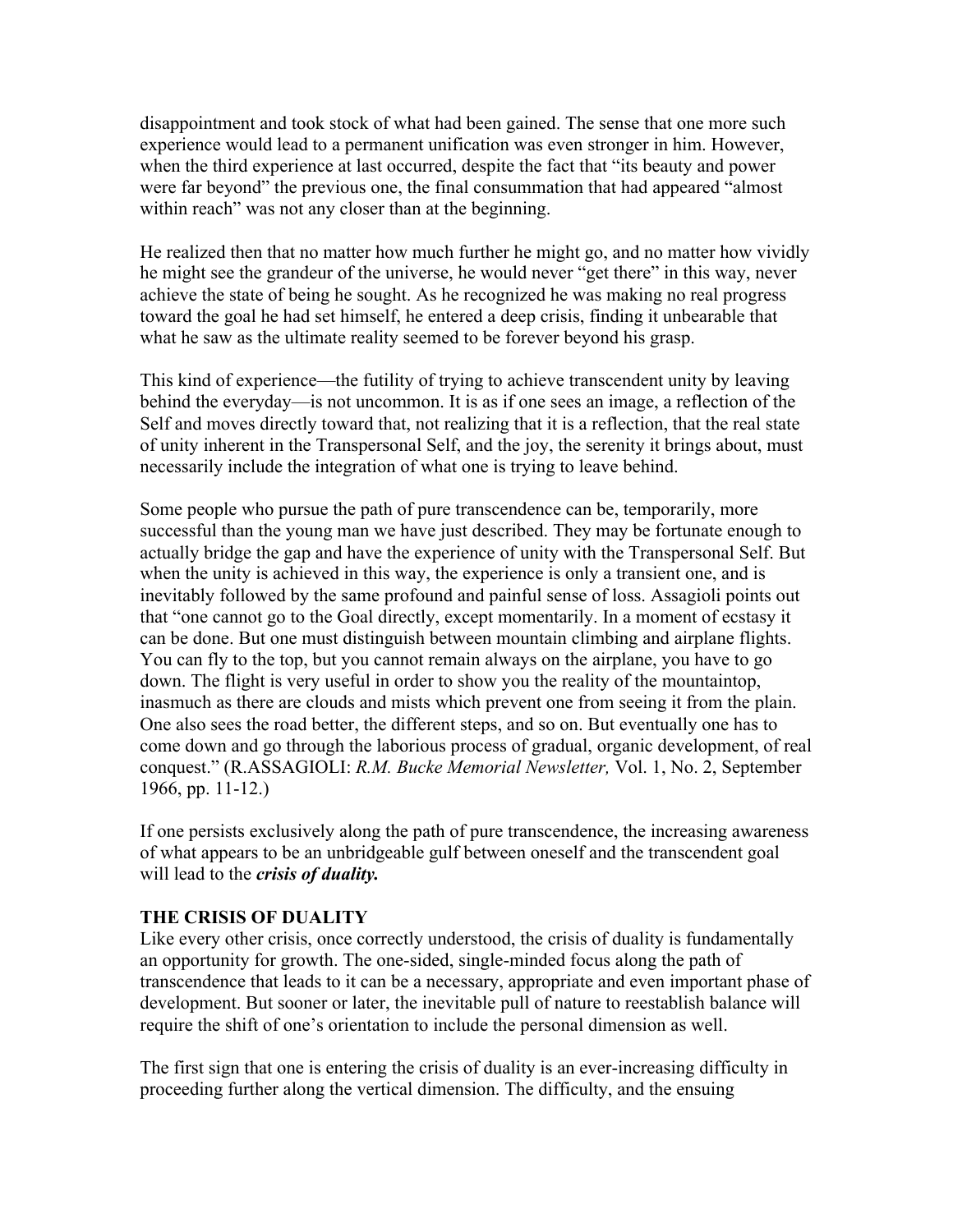realization of the need to include the personal dimension, can be experienced in a number of different ways. One we have seen—the young man who could never quite achieve the experience of unity with the transcendent. Others report that eventually their higher experiences stop happening, and after a period of depression they realize both the necessity and the wisdom of accepting their personality and the world in which they find themselves. After this acceptance, contact with the superconscious gradually returns.

Other people experience that beyond, a certain point, the way is barred as long as they tread it alone. Yet others see the way to be wide open before them, but out of a powerful, deepening love and compassion for humanity and its suffering, freely make the choice to turn back toward the world and help others in their own journeys. Still other people, by proceeding in this direction, recognize that the transcendent unity toward which they are yearning is the culmination of a process of unification in which *all* mankind participates. So they see that without "getting there" all together, getting there has no meaning. Attempting to reach and maintain this unity by oneself is seen to be not only a practical impossibility, but a contradiction in terms. (There is a fascinating paradox involved here. Because the Higher Self is in fact our true being, and transcends normal time and space, there is a sense in which "we are there" already and eternally. From this very high point of view there is nothing to seek, nowhere to go. There is, however, the gradual process of *becoming aware* of who we really are—and of *learning to act* accordingly. The apparent paradox is resolved by distinguishing between what in philosophical terms can be called "life" and "consciousness": what *is*, and our *awareness* of it. The process of reaching toward the Self is thus a very real one: one that involves the expanding of our consciousness to become increasingly aware of that which eternally is.)

Another experience of reorientation – one that is perhaps most characteristic, that gives the best insight into the nature of the reorientation itself—has been reported by a mystic who had reached great purity in his love and devotion. The more he gave his love to God, the more that love brought him nearer to Him. One day, as he was projecting his love upwards, he heard God explain, with great gentleness, that in fact He was the Source of Love, and the mystic was actually receiving it from Him and reflecting it back. So He did not need the mystic's love, but humanity did. And now that he had learned to receive it so well, God said, it was time for him to learn also to *transmit* it to other human beings—to give it to those who were further away from it, or not yet able to reach for it directly themselves.

#### **AFTER THE CRISIS OF DUALITY**

Once having made the decision to reorient his life to include the personal dimension, the individual typically encounters a number of problems and opportunities.

After making significant progress in exploring the transpersonal realm, he has now turned to the task of expressing his vision in the world. Full of that vision of the way things could be, he may approach the task of transforming the world with great confidence and enthusiasm, assuming 1.) that he can do it along and 2.) that he can do it this week. At first, he may believe that all he needs to do is tell others what he has seen of the right way to do things, and they will speedily and gratefully follow. When they do not respond, he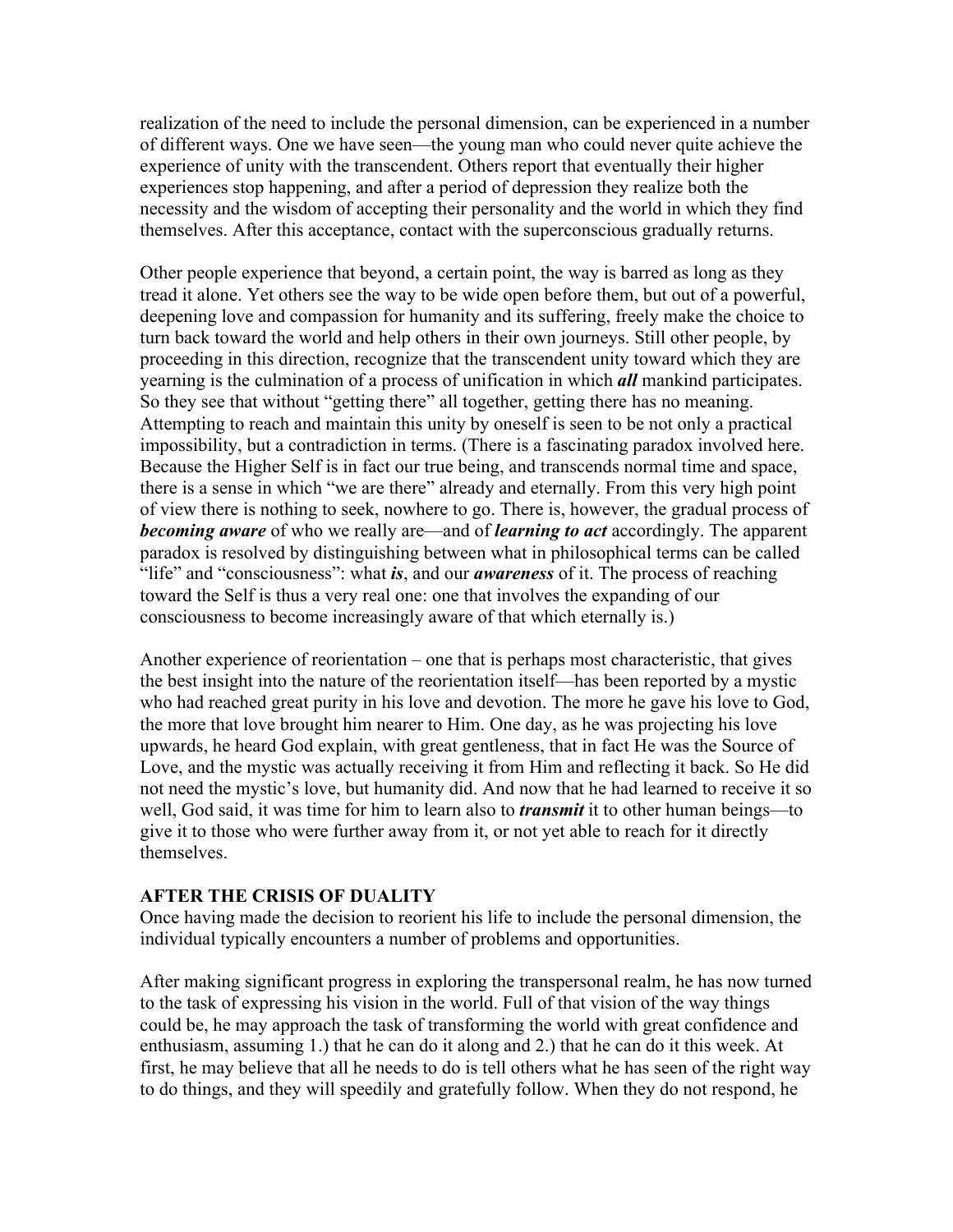may begin to become more zealous, assailing and haranguing them. With the best of motives, he may even get angry, take a militant approach, and proselytize to the point of fanaticism. Clearly, if he is to make progress and be effective, he must accept that the world is slower and more resistant in responding to his vision and ideals than he had expected.

This naïve expectation is most often due to the lace of a working *sense of proportion*. A good sense of proportion is always important, but at a certain point in our lives it becomes essential. It derives from such factors as a clear sense of values, an understanding of the relationship between causes and effects, a recognition of the various patterns and levels of organization, and a sense for the meaning of the various trends and processes that are emerging in ourselves and in the world. Developing a working sense of proportion is as essential to expressing our vision effectively as knowing the scale factor of a map to the successful completion of a traveler's journey.

The parallel is important because from one important point of view, transpersonal experiences often are *visions of a map, plan, or "ideal model"* and not of the actual territory that needs to be traversed. This fact often goes unrecognized, however, because transpersonal visions can be so vivid, immediate and all engrossing that they are likely to be experienced as much more real than "ordinary reality." Here again is the underlying paradox: what we experience may in fact exist *now* in the transpersonal dimension, although it may be only an ideal, a *potential*, in the dimension of daily life. So at first we may not perceive correctly the proportion between the *experience* of the vision (the map) and the scope of its *expression* and implementation in the world (the territory). For example, one may suddenly have the direct and powerful experience of love as the sustaining and unifying principle in the universe, together with the clear, intense, and quite accurate perception that in order to cure the ills of the world what we need to do is to "be more loving." But then as a result one may expect to make this happen simply by telling everybody to do it.

Unfortunately, as has been repeatedly shown, this won't work. Expressing a transpersonal vision requires considerable skill and experience, as well as a well-integrated personality. So it is understandable that people who have focused their attention mainly toward the transpersonal are especially prone to such difficulties. This is the case with many idealistic people, and tends also to be a common pattern in the young. Often young people have not yet had the chance to develop through life experience the needed sense of proportion, the inner resources and the necessary worldly skills. At the same time, they have an intense idealism, which often has its roots in a great sensitivity to the transpersonal: a sensitivity that gives them a strong feeling for the potential richness and beauty of human life, but at the same time the acute and often painful realization that this potential is not yet being actualized. One young man expressed his dilemma by saying: "How can I know beyond any doubt that I am one with the Universe and still get uptight talking to my mother on the phone!"

So it is important to recognize the need to cultivate a sense of proportion and *patience*, and then set about the task of actualizing one's vision in a realistic and effective way.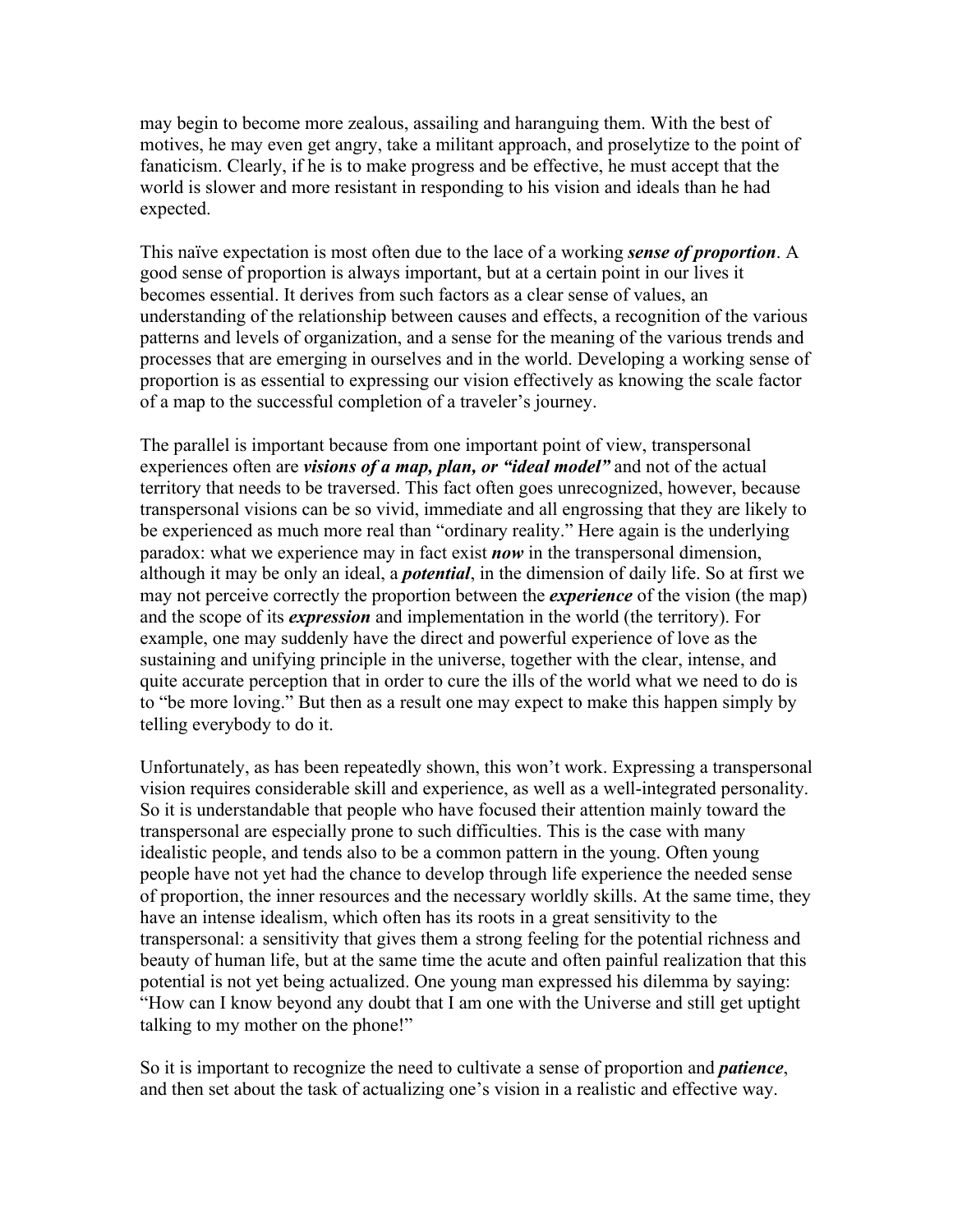As our sense of proportion develops, we become better able to see that many needed changes are already taking place, that the world *is* evolving, and that there are many forces at work for positive transformation. One woman, deeply impatient with the world, had an imaginary dialogue with it. The world told her, "You don't need to fell responsible for solving *all* my problems—I'm already working on my problems—but I could use your help." In examining the world from this perspective, one can get a clearer sense both for the positive trends that are already occurring and for the further steps that are needed. Then one may see how he can contribute to this process and what changes he needs to make in himself in order to make that contribution possible. Thus the individual who becomes filled with a love for mankind, or who has clearly seen that all people need to become more loving, may discover that it takes considerable examination of the nature of love, and many changes in his own life for him to actually become more loving himself. For example, he may discover that he needs to overcome his fear of loving and being loved, and choose to do work on personality patterns developed in childhood. Clearly, *experiencing* love in a peak experience is very different from making one's personality and life an *expression* of love.

To take another example, the person who has a vivid insight into what society would be like if it recognized our deeper humanness, may see the need to improve our social structures. In looking carefully, he may see that one of the things needed is a more positive approach to the development of the human being. He might then decide that if children were raised with their higher potential in mind, many of the ills in society would fall away, as we produce healthier human beings. Understanding now the scope and the complexity of the task of actualizing his insight, he might start by searching out the best of what is already known in psychology and education, and begin to develop his own understanding and knowledge with which to create a better educational approach.

By developing a realistic plan in this way, the person who had been oriented toward the transpersonal dimension moves closer to making his vision happen. While taking time to balance transpersonal growth with personal development may seem, at first, to be a sacrifice of the glories of transcendent experience, as the needed personality functions and skills are gradually developed and the vision begins to become a reality, one will gain access to vaster reaches of the transpersonal than ever before, as well as an increased communion with his fellows and a sense of lived, personal participation in the evolution of the larger whole.

#### **THE DYNAMICS OF OUR HIGHER ENERGIES**

As we have seen, no matter which path we have been following, sooner or later we experience a compelling pull to include both the personal and the transpersonal dimensions of meaning – the horizontal and the vertical, self-actualization *and* transcendence. Adopting such a fully integrated approach to living, encompassing both dimensions and uniting them in one's life, is nothing less than reaching toward Selfrealization. To best proceed along this new, most inclusive path we will need to comprehend the underlying relationships between the personal and the transpersonal aspects of our nature.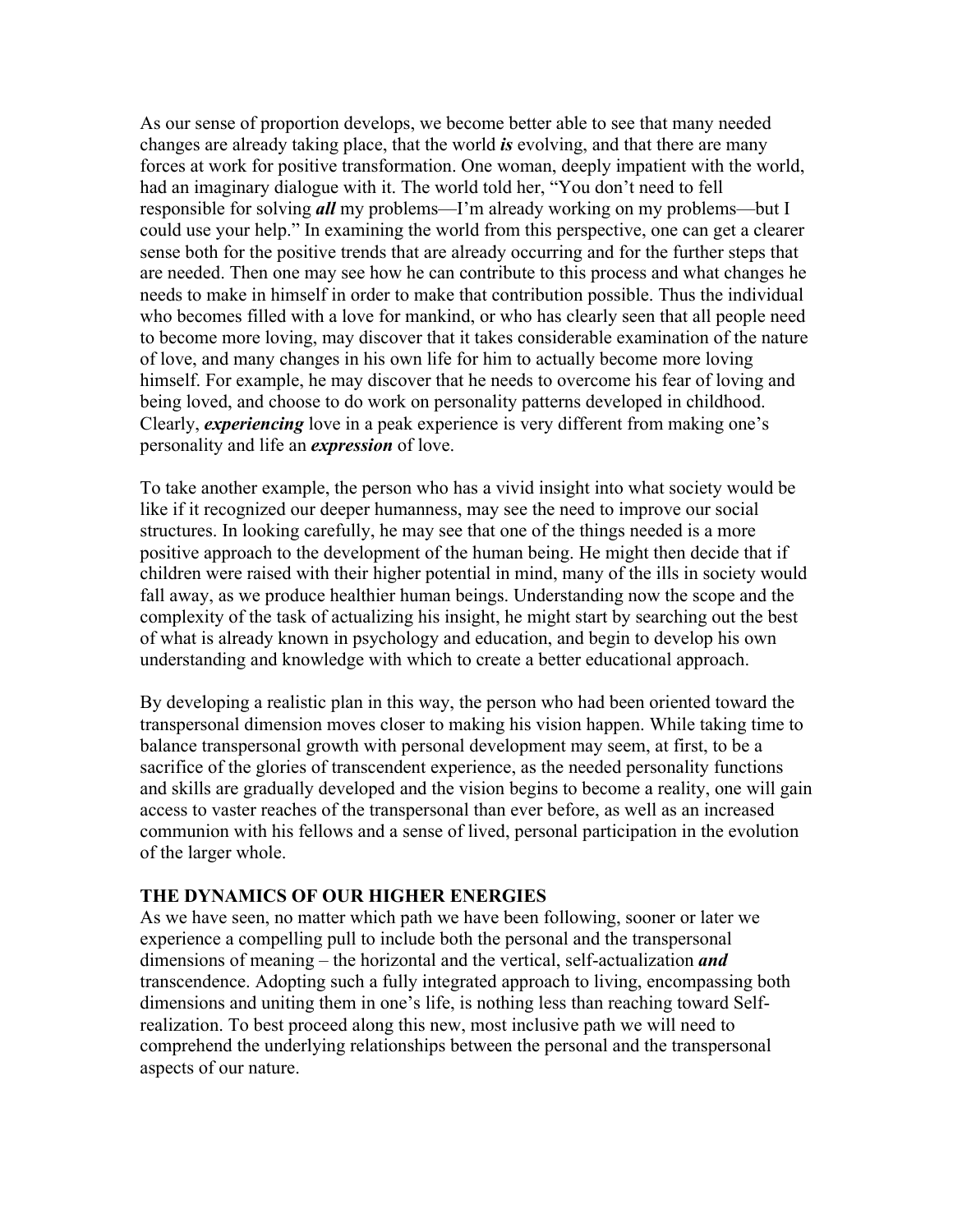Major psychological thinkers from Kurt Lewin to Sigmund Freud have repeatedly pointed out that all psychological relationships are fundamentally energetic in character. Thus the fundamental interaction between the personal and the transpersonal can itself be best understood dynamically, in terms of energy. Let us consider in some detail the phases of superconscious energy flow through our personality, and the means by which that energy can be enhanced, enabling us to move toward Self-realization.

*Self-actualization*—growth along the horizontal dimension—consists essentially in coordinating and integrating the energies of the personality, and in the emergence of a strong self-identity, or "I," capable of effectively expressing those energies.

*Transcendence*—progress along the vertical dimension – consists primarily in reaching for the energies of the superconscious, which then flow into, and pervade, the personality.

Growth toward *Self-realization*, then, occurs as the personality becomes both well integrated in itself, and in harmony with the transpersonal, therefore *capable at the same time of receiving the superconscious energies, and expressing them in action.* (Parallel to this transformation of the personality is a growing intensification of the "I," and its gradual disidentification from the personality itself. This, in turn, leads to the experience and recognition of one's personal will as distinct—and free—from the often separative desires and urges inherent in the personality. This process of increasing inner freedom culminates as one achieves the capability of aligning one's *personal* will with the *transpersonal* will—the will of the Higher Self.)

Development along the path of Self-realization is a process full of adventure and joy, one which results in a continuous, unimpeded flow of higher energies *through* the personality and into the world. This has been recognized from earliest times as the developmental goal of the human personality. It is implicit in the etymological meaning of the word "personality" itself, which goes back at least as far as the masks of ancient Greek drama. It derives from *per-sona*— "to sound through" —thus implying the flowing through the personality of a more essential, or higher energy.

To follow the path of Self-realization, then, it can be see that we have three fundamental tasks:

- *I. To eliminate the obstacles within our personality* so that the transpersonal energy can flow through more freely and without distortions.
- *II. To reorient our personality patterns and habits* in harmony with the superconscious, so as to reach upward and increase the flow of the energy that can be received.
- *III. To develop the needed channels and skills* by means of which the energy can be harmoniously expressed.

# **ELIMINATING THE OBSTACLES**

The energies of our higher nature, such as love, joy, compassion or serenity, are always present, and are continually being generated in our superconscious. However when they first begin to flow toward our personality, they are often stopped from reaching it by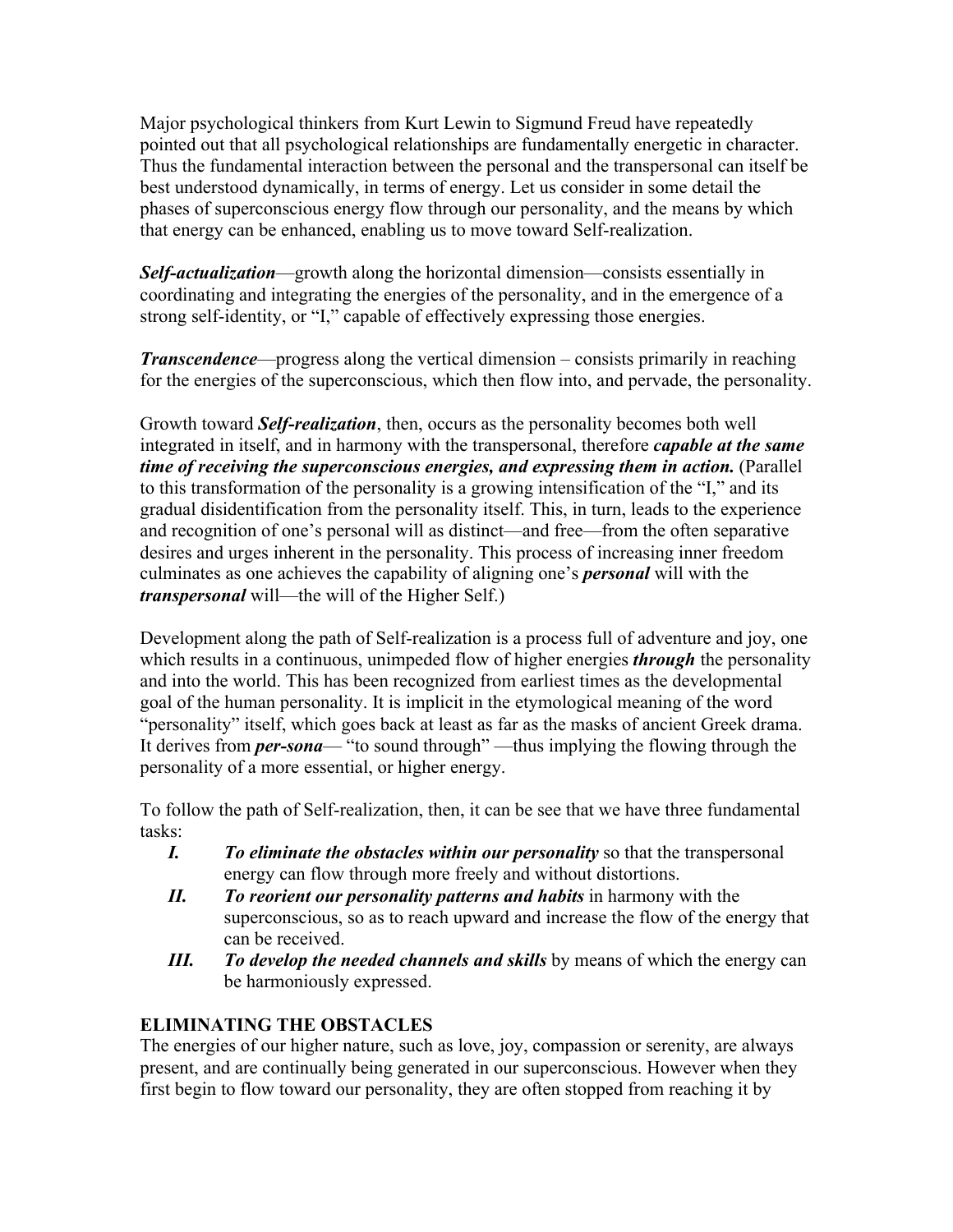psychological "blocks" of various kinds. So they remain in our superconscious, where they steadily build up and form actual *reservoirs of accumulated energy.* As time goes by these energies will slowly but happily for us, inevitably, increase their *potential,* and thus their pressure against the obstacles that are in their way.

As the accumulated energy increases, it may *gradually* surmount an obstacle, just as a mountain lake fed by a spring will gradually rise, overflow its boundaries, and flow onward into the valley below. On the other hand, an obstacle to the flow of superconscious energy may be removed suddenly by the mounting pressure of the superconscious energy sweeping it away. Such a *breakthrough* can also be produced by a life experience, the action of a therapist, or some initiative of our own. In such a case, a sudden and greatly intensified flow into the personality occurs, until the accumulated energy is spent. These abrupt eruptions of energy constitute the "peak experiences" described by Maslow and others. It has been repeatedly observed that peak experiences often occur spontaneously after a catharsis or other psychological breakthrough by which a personality "block" is removed. And after the accumulated energy is released, the *decreasing* flow that inevitably follows is often experienced as the depression or "let down" known to frequently occur after a peak experience. It is interesting to observe that many times peak experiences following this pattern occur even though the person involved has no expectation of them, and even no belief in, or knowledge of the transpersonal dimension. (A belief *against* the existence of the transpersonal dimension, however, does in itself form a serious obstacle to the inflow of superconscious energy, and thus can inhibit peak experiences. Consequently, the importance of an open-minded attitude when exploring the transpersonal dimension can not be overstressed.)

But what are the obstacles to the flow of superconscious energy? They can be the problems and difficulties dealt with in psychotherapy (fear, doubt, shame, guilt, a sense of inferiority, and other complexes, phobias, undesirable patterns, or such larger formations as subpersonalities at certain stages of their development). Or they may be the barriers to spiritual experience which are commonly defined in many religious and ethical traditions (for example pride, anger, sloth and the like in Christianity, or the "fetters and hindrances" in Buddhism, and so on.)

These patterns and traits can be conceived of as organized structures in our personality which resist the flow of higher energy. Rather than transmitting the energy in its original form, they *absorb* it and break it down into "lower" forms. For example, an inferiority complex can absorb and transform the superconscious energy of love into feelings of possessiveness.

This *de-gradation* of energy has many well-known counterparts in the physical world. (It can be seen to be the psychological counterpart of the principle of entropy expressed by the second law of thermodynamics, according to which physical energies are transformed into heat under the effect of friction.) If, for instance, the plug of a heavy electric appliance is poorly connected to its wires, it will warm up, sometimes considerably, as some of the electricity flowing through it is absorbed and transformed into heat. To use another such example, the food inside a microwave oven absorbs electromagnetic energy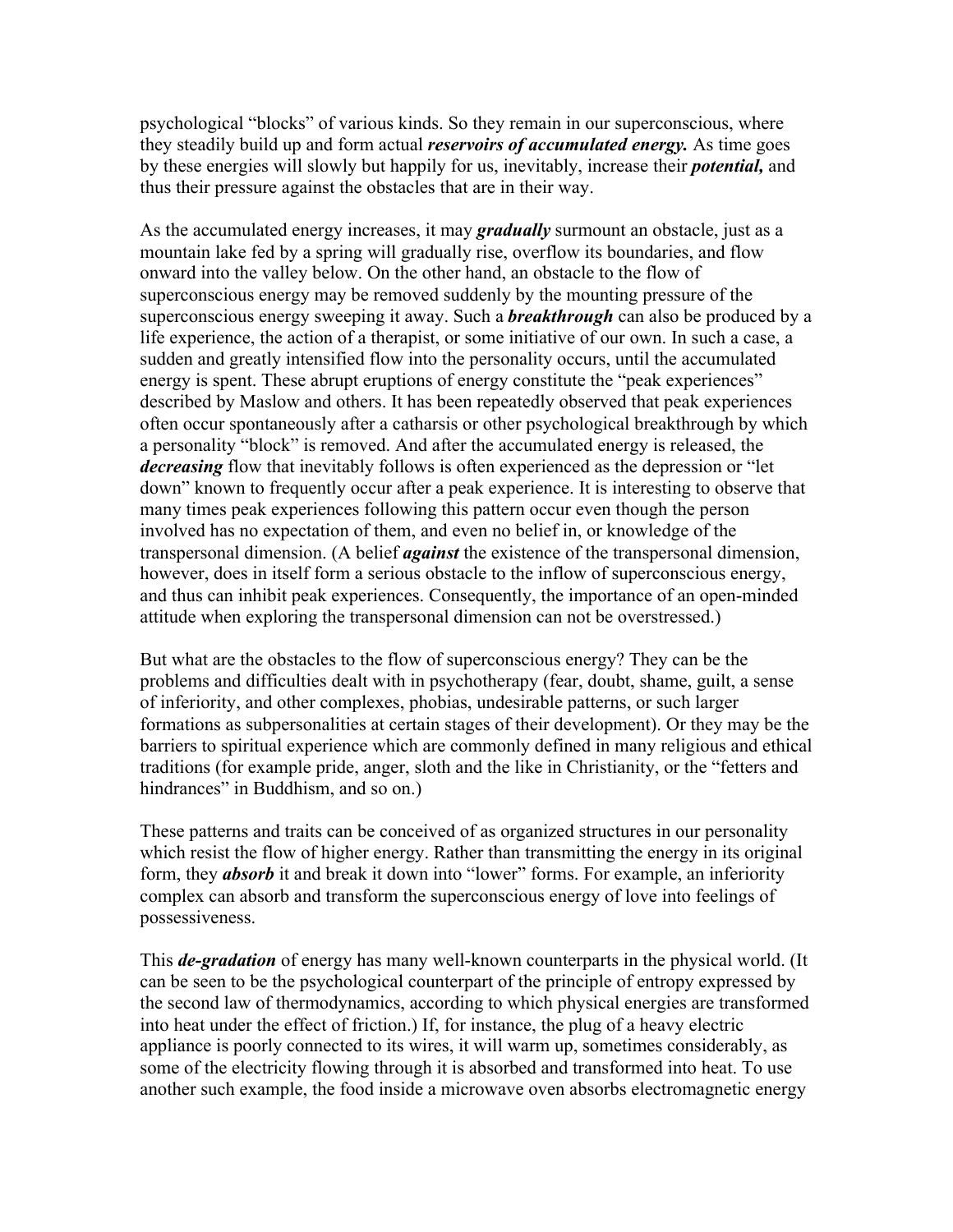and so becomes hot, while the oven walls, being metallic and good conductors, present little resistance to the energy flowing through them, and remain relatively cool. In our personality, the process analogous to this "heating up" is usually experienced as *pain,* in one of its many forms. Often, through this pain we gain an *enhanced awareness* of the undesirable habit pattern or other trait which absorbed the energy, and which therefore needs to be changed or eliminated. (Psychologically, energy degradation has its converse in the process of the sublimation of energies. Thus, while degradation is entropic, sublimation is anti-entropic, or syntropic.)

A growing awareness of undesirable traits to be corrected is often a first sign that superconscious energy is beginning to flow into the personality. If we do not take adequate steps to correct such limitations, ore and more of these higher energies will be absorbed and transmuted into painful "lower" feelings, for example shame or guilt. Such feelings of inadequacy, sometimes developing to an acute stage, are frequently reported by many people as having preceded some of their most important spiritual experiences. Often, as the intensity of these negative feelings grows, it forces us to mobilize our resources and eliminate the undesirable patterns from which the feelings originate. But even if we are unable or unwilling to do what is needed, the process of eliminating obstacles can continue, and be achieved in another way. As the "heat" continues to increase, it eventually can reach the point of a real *burning away* of the obstacle—the actual breaking down of the pattern. Interestingly enough, the symbols of "purifying fire," the burning ground," and other beneficial aspects of fire in general, are very common in certain kinds of transpersonal experiences and in much mystical literature. And in alchemy, fire itself is a fundamental principle of transmutation and sublimation. Spiritual "fire" can thus be considered not only as a metaphor but also as a psychological reality, a true correspondence to the physical process of combustion.

It should be pointed out that we experience this process as painful only as long as we are either unaware of the undesirable pattern needing to be changed, or psychologically identified with that pattern. Thus psychological pain is often simply an alarm bell, a means of capturing our attention, a warning that all is not well and that creative action of some kind is needed. Once we recognize the cause of the pain, succeed in disidentifying from its source, and cooperate with the forces within us which aim at remedying the situation, then the same process is experienced as liberating, uplifting and joyful.

#### **REORIENTING OUR PERSONALITY**

We have seen how energy accumulates in the superconscious when its flow is impeded by obstacles. The amount of energy that is stored, and the ways it can be released by removing the obstacles, differ for different individuals. Two factors are important: the extent to which the Transpersonal Self turns its attention "downward" toward the personality thus directing more superconscious energy toward it, and the extent to which obstacles in the personality resist the flow of that energy.

Some thinking will make it clear that when in an individual there is both a strong superconscious influence *and* a highly resistant personality, large amounts of energy will be present—but blocked—within the superconscious. This is in fact the situation for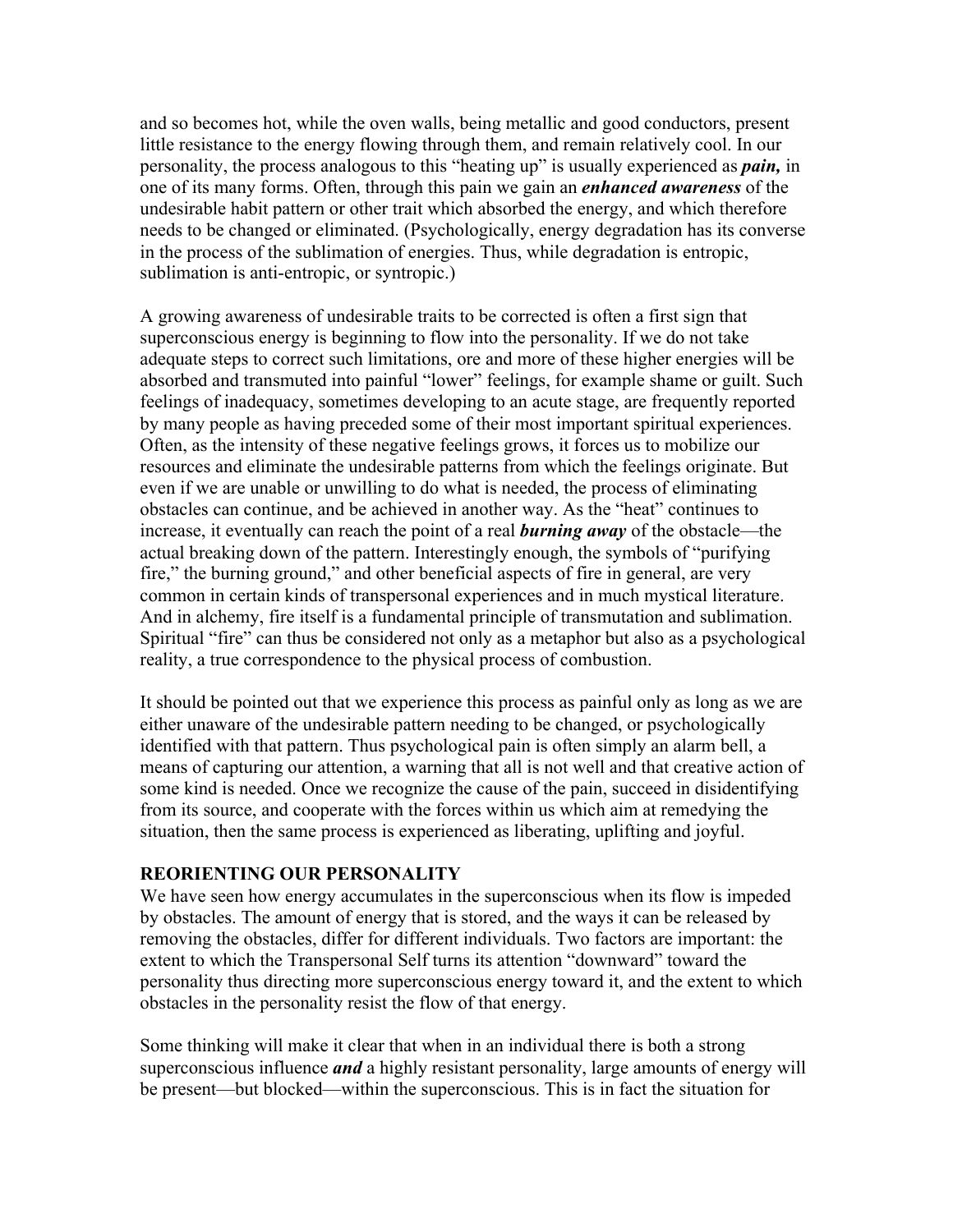many people in our Western society, at the point when they consciously orient themselves toward spiritual pursuits. Because of obstacles caused by the materialistic influences of our culture, many people will turn to the transpersonal only after considerable pressure has built up within them. This is why techniques to remove obstacle and release blocked energy, and emphasis on catharsis, breakthroughs and peak experiences, have become increasingly widespread and successful in recent years. For many, such approaches have been appropriate first steps in purposeful spiritual development.

But eventually most of the superconscious reservoirs are discovered, and the energies stored in them released. Today, increasing numbers of people have reached this stage. They have had a sequence of breakthroughs and peak experiences which helped them, sometimes considerably, in their growth, but after a few months of years the intensity of such experiences has tapered off. None of the familiar techniques now yields the old results, and gradually the process comes to a halt. What is needed now is to reach beyond the spent reservoirs, to the *actual sources of energy* in the superconscious and increase their flow—while continuing to eliminate new obstacles to that flow as they become apparent.

One now enters upon a new mode of development, one that will tend to be less dramatic and may *appear* to be more laborious, but which will produce over the long run steadier and more serene progress, and ever more significant and rewarding results.

The difference is due to the special dynamics by which the release of transpersonal energy occurs. Fundamentally, this release is beyond our *direct* control. This is in sharp contrast to the more familiar process of personality growth and self-actualization. Especially in its more advanced stages, personality growth—including the elimination of undesirable patterns—is more and more the direct result of conscious decisions and deliberate action, of which we become increasingly capable as we realize our identity as the "I," the personal self. From the vantage point of the "I," we see a personality pattern that needs to be changed, and can then take direct action to make that change.

Transpersonal unfoldment is different. While we can do much to deliberately facilitate the superconscious energy flow and to maximize its beneficial effects *once it has been released,* the release itself is initiated by an act of the Transpersonal Self. This has been recognized in many spiritual traditions, and expressed with such concepts as that of *Grace*. But these concepts have frequently been misinterpreted—despite much experiential evidence and spiritual teaching to the contrary—as representing the action of an unknowable, unpredictable, mysterious and even capricious Source, which *may* bestow upon us its guidance and help, but which we can only wait for hopefully, without being able to influence its action in any significant way. Yet the similarities that cut across the many different types of spiritual experiences and methods of transpersonal unfoldment are a strong indication that the life and processes of the superconscious realm proceed according to universal principles and laws that are reliable and can be increasingly understood and *trusted*, just as is the case with the laws governing the physical world.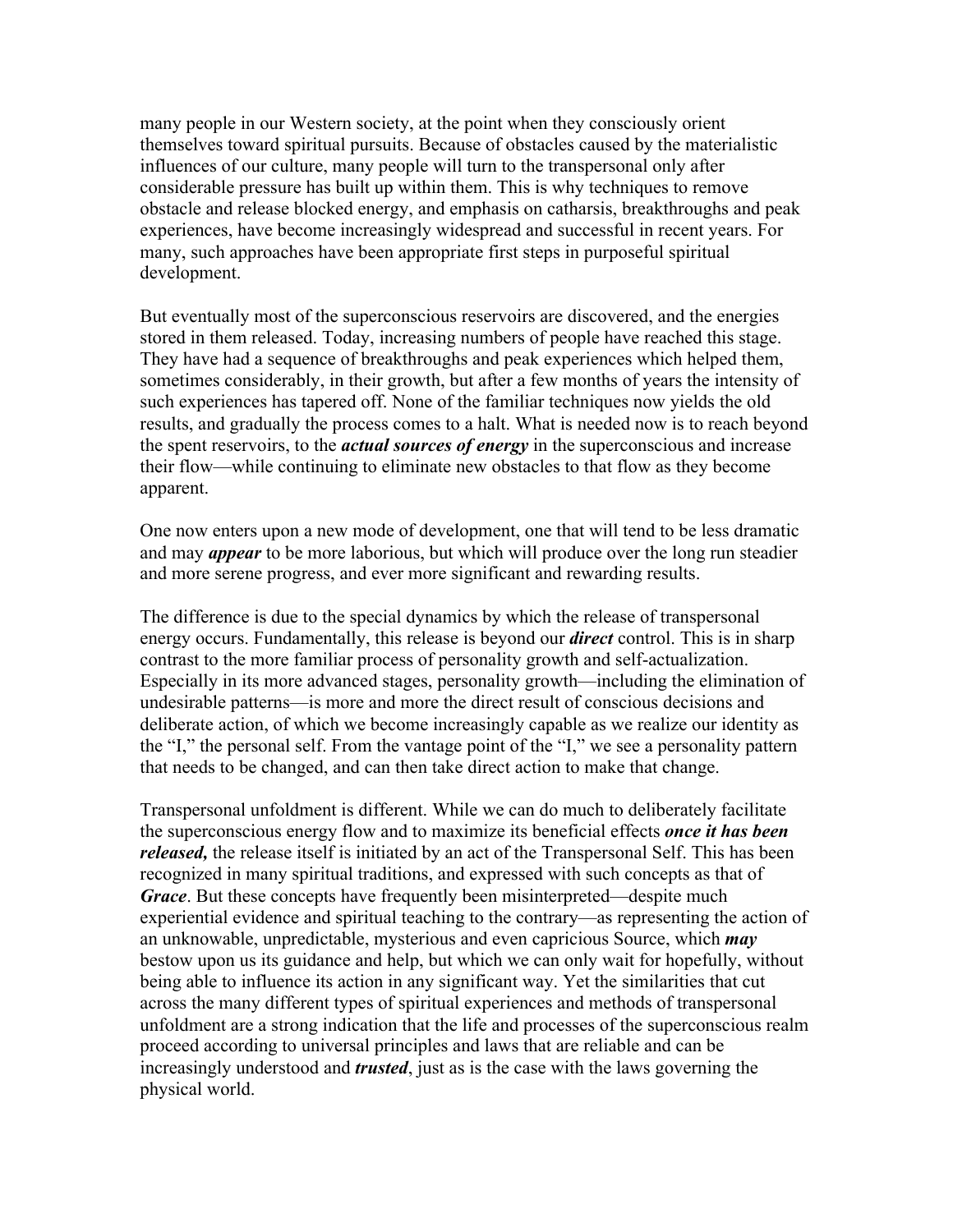One of these principles can be stated in this way: *the Transpersonal Self is, in its own high sphere, an Ontological Reality, a center of Being, awareness and will.* It is therefore more than a source of energy: it has intentionality—including the enduring intention to send us the energy we need to grown and evolve. In the deepest sense, *we are that Self*; it is our true nature, although we may not yet experience and live that fact. It is to bring us to this realization, to assist us toward eventual unification with it in consciousness and action that the Self wills us the energy we need.

Accordingly, the problem of how to "convince" the Higher Self to send us its energy is an artificial one. The Self already has the fixed intention to send us superconscious energy, and it will do so just as soon as we are *willing* to receive it and *capable* of using it constructively. So what is needed is to establish the right conditions, the right orientation in our personality—and over this we indeed have much real control. These facts have been repeatedly stated in the major scriptures and by the greatest mystics. In Christianity, for example, it is the fundamental meaning of the affirmation, "Seek and you will find; knock, and it will be opened to you." (Matthew 7:7). In other words, *as the personality orients itself toward the Self with sufficient intensity and focus, the response of the Self inevitably follows.*

Of course, like everything else in nature, the evocation of superconscious energy into the personality is a gradual process, one that proceeds according to the ebb and flow of inner rhythms of maturation. As a consequence, when we consciously and earnestly turn toward the Self, its response may not follow immediately, and may not be in the form we asked for. But when the response does come, it comes with the benefit of the Self's deep wisdom, and therefore—as many have had occasion to acknowledge after the fact—at the time and in the particular form we most need and would in fact have chosen if we had known enough.

After we have made the decision to reorient ourselves toward the Self, there are many techniques we can use to achieve that goal. Let us consider the principle underlying many of the most common and effective methods: It is to *form in our consciousness patterns that can reverberate to corresponding patterns in the superconscious* and thus "evoke" their energy, and draw it into the personality. Establishing such a reverberation is a primary effect of all useful forms of meditation, prayer and certain types of imaginative techniques. A practical example is the technique of "Dialogue with the Higher Self." Here the image of the Wise Old Man is a *mental pattern* which, experience has shown, can reverberate to the corresponding energy of loving wisdom in the superconscious. Our desire for the Wise Old Man's answer is emotional energy which radiates through the mental pattern to the superconscious. Our image of the Wise Old Man then becomes capable of being "heard" or "seen" by the Higher Self, which responds appropriately, making the image "alive" with its own energy.

The same reverberation can be set up along primarily cognitive lines, for example by reflecting upon the meaning of certain geometric symbols (three such symbols of profound integrating value are a square, a triangle, and a circle with a point in the center), or on the deeper meaning of suitable abstract words (such as "beauty," "wisdom,"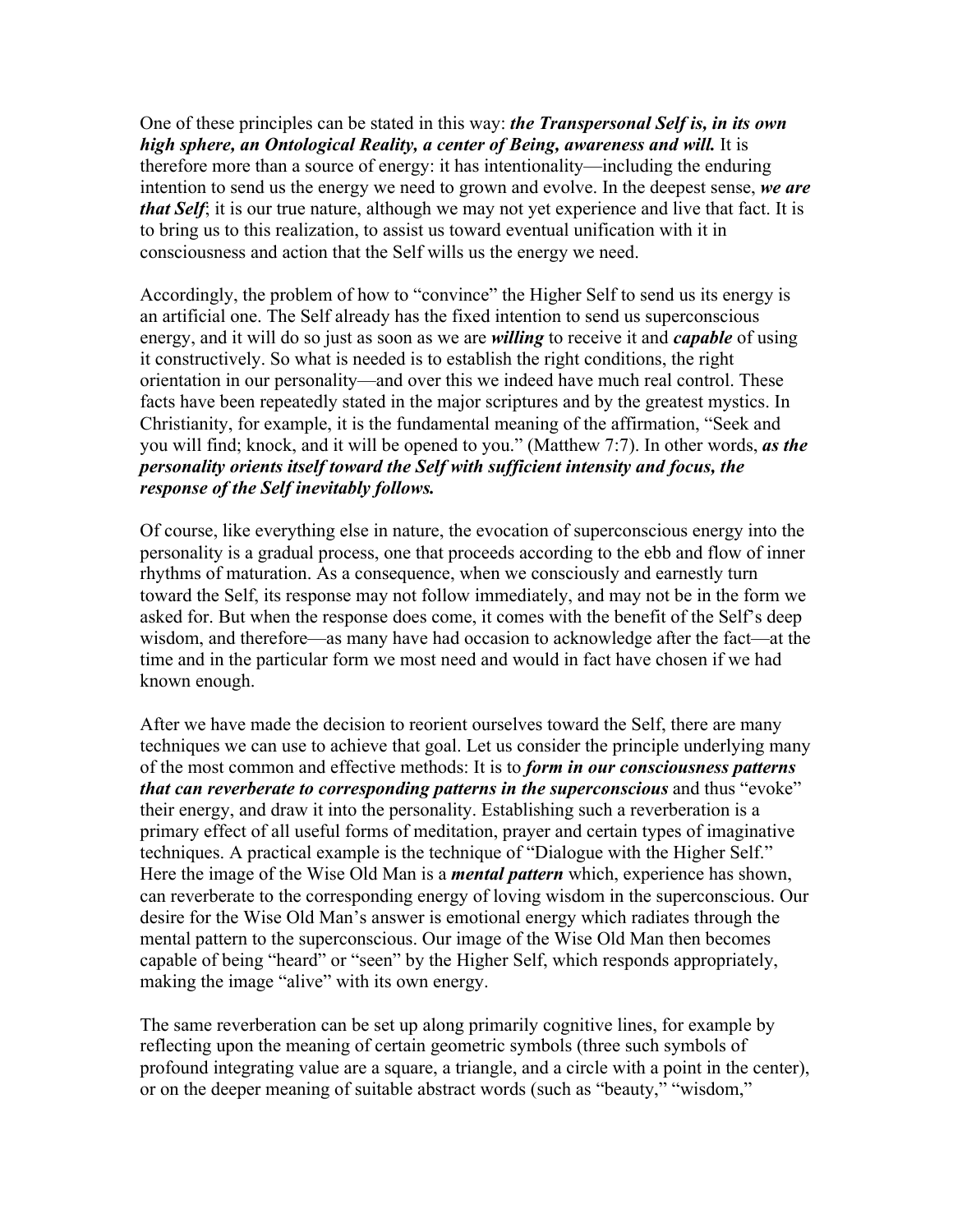"universality,"), or ideas ("Infinite space is the only space there is," "Time must have a stop," "The most incomprehensible fact of Nature is that Nature is comprehensible").

This reverberation becomes a *cbannel* or path through which superconscious energy can flow. This energy then has an integrating, synthesizing effect. It strives to bring the personality—or that aspect of the personality into which it flows—to a higher level of organization, one that will contain patterns even more responsive to the superconscious energy itself.

The formation of reverberating patterns can also be initiated by our Higher Self. For example, it is well known that transpersonal symbols can emerge spontaneously in our consciousness at times with dramatic effect. And as we have seen, at the core of the existential crisis is our experience of a spontaneous, impelling urge to find answers to the most basic, most universal questions.

But whether the process appears to be initiated from below, by action of the personality reaching toward the Self, or from above by an impulse of the Self sending its energy toward the personality, the result will be the same: action by one side will evoke the response of the other side, in a two-way interaction which builds upon itself. This leads to a "virtuous circle" through which personality and Higher Self interact more and more with one another, creating a growing reverberation, a path through which the superconscious energy increasingly pervades the personality, as the personality proceeds to reorient itself in harmony with the superconscious.

This deeply fulfilling interplay usually begins long before one recognizes it for what it is, although it may be apparent in its early phases to an experienced observer or guide. Much evidence, such as the Greely study discussed earlier, indicates that this profound interaction is in fact present and growing, although still largely unrecognized, in a considerable proportion of the human beings alive today.

There is also a complementary aspect to this fundamental reorientation. As we turn more and more *toward* the Self, we find that we need also to turn *away*, and disidentify from certain negative personality traits—for example selfishness, or pride—that form patterns incompatible with the flow of superconscious energy. Here a *choice* is required—a choice between two aspects of our nature that may be in conflict with one another. But choosing to align ourselves with the more spiritual aspect does not have to imply the rejection of the other. On the contrary, that choice often gives us the opportunity of transforming it, as we have seen, in such a way that it too can then become a channel for transpersonal energy.

As we proceed in the work of reorienting our personality in harmony with our spiritual nature, we face many such conflicts, requiring us to make corresponding choices. Eventually, as we move closer and closer toward Self-realization, all the patterns and tendencies in our personality that remain opposed to the influence of the Self may be experienced as one purposeful, well-organized formation. At this very advanced point, we see that we have the choice to either acquiesce in its urgings, or to deliberately and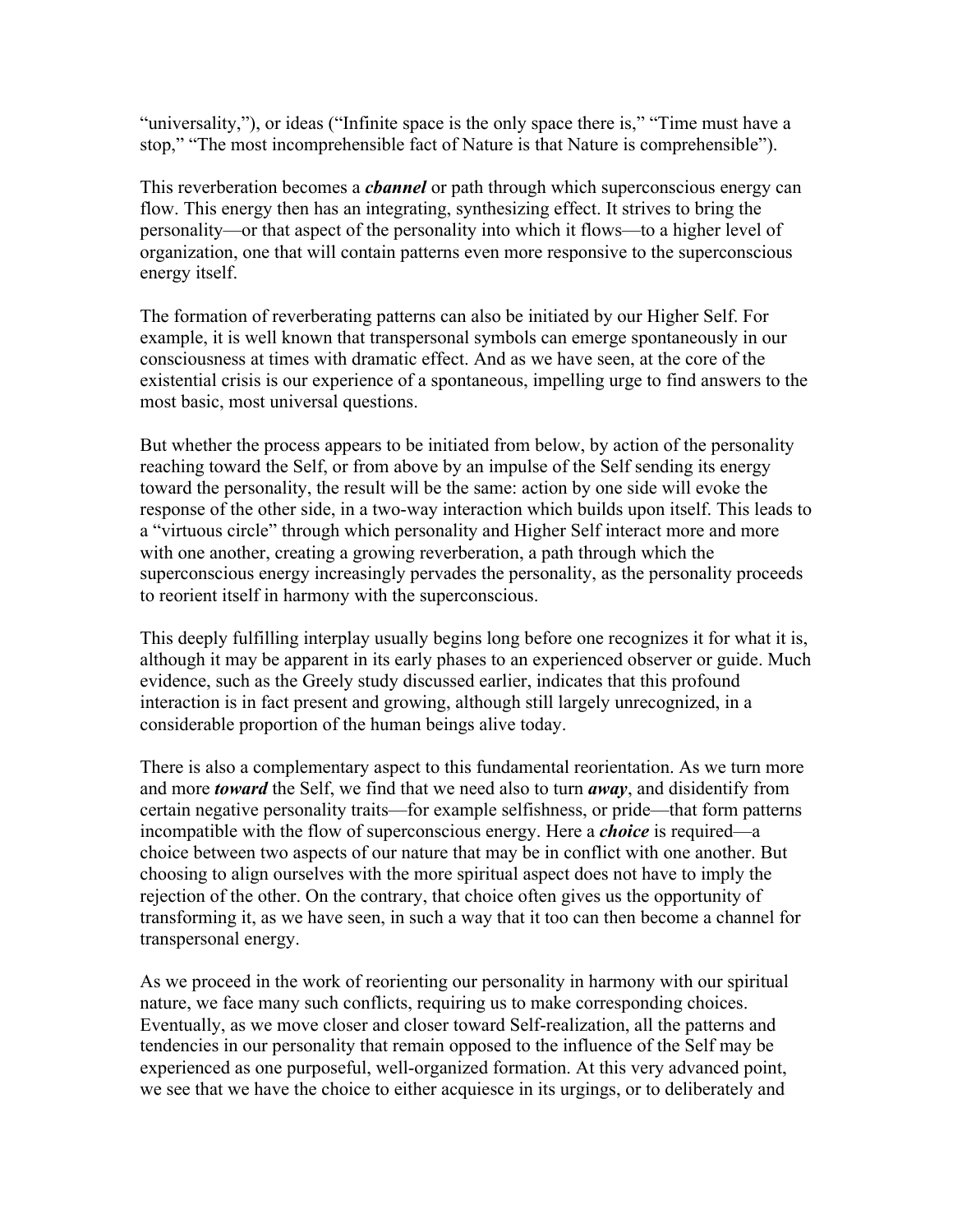irrevocably align ourselves with our higher nature. To bring about this culminating alignment we find that we need the help of our Higher Self—a help that we must ask for by drawing on the totality of our resources. In so doing we disidentify fully from those tendencies of our personality that would separate us both from our fellow men and our higher nature. Achieving this consummating act of disidentification—an act of will which is made possible by many earlier efforts and numerous small achievements—is the necessary condition which finally enables the Self to reach us with the fullest impact of its energy. As a result we achieve complete identification *as* the Self, and the realization of *Being.* The energy of the Self then pervades the remaining parts of our personality that still oppose it, transforming them, and integrating them with the rest into a harmonious, unified whole which becomes our willing instrument of expression in the world.

## **EXPRESSING SUPERCONSCIOUS ENERGIES**

Fortunately for us, we do not have to await this culminating transformation in order to express the energy of the superconscious: we can and need to express it as we go. We have seen that enabling such energy to flow *through* the personality is a basic aspect of the entire process of Self-realization. The expression of this energy may often be unconscious at first, in the same way as its reception can be. One of its first visible manifestations is a broadening of our sense of responsibility. Typically, this develops into a rising concern for, and dissatisfaction with, the existing state of things—whether in our environment or our personality—and a growing urge to improve them. This urge for improvement according to the best we know becomes increasingly conscious, taking on greater meaning, and becoming a central purpose of our life. Eventually, it is also recognized to be a central purpose of human and world evolution, of Life itself.

In essence, the way we express the energy of the superconscious is by making our *patterns of action* more and more consonant with the new vision and the transpersonal qualities which are becoming a normal part of our conscious existence. As we do so, we gradually transform the patterns of our environment, so that they too become more in tune with the superconscious energy and better able to receive it. Whether it be the patterns of our relations with those near to us, of the groups to which we belong, or of the social institutions in which we participate, the influence we have on our environment becomes increasingly harmonizing and integrating. This is because *it is intrinsically the same as the influence that the superconscious has on our personality.*

We are dealing here with two successive phases of the same process: *the flow of energy between two reverberating patterns*. Our perception of this process is primarily from the *receiving* end of the flow in the first phase (from the superconscious to our personality) and from the *sending* end in the second (from our personality to the world). These two complementary vantage points give us a broader perception and a deeper understanding which ahs practical usefulness, because many of the principles, dynamics and laws that apply to one phase apply to the other as well.

Let us look at one such correspondence which is especially important. We have seen that if inner obstacles prevent the superconscious energy from reaching the personality, it will accumulate in "reservoirs" within the superconscious. But what happens if the energy is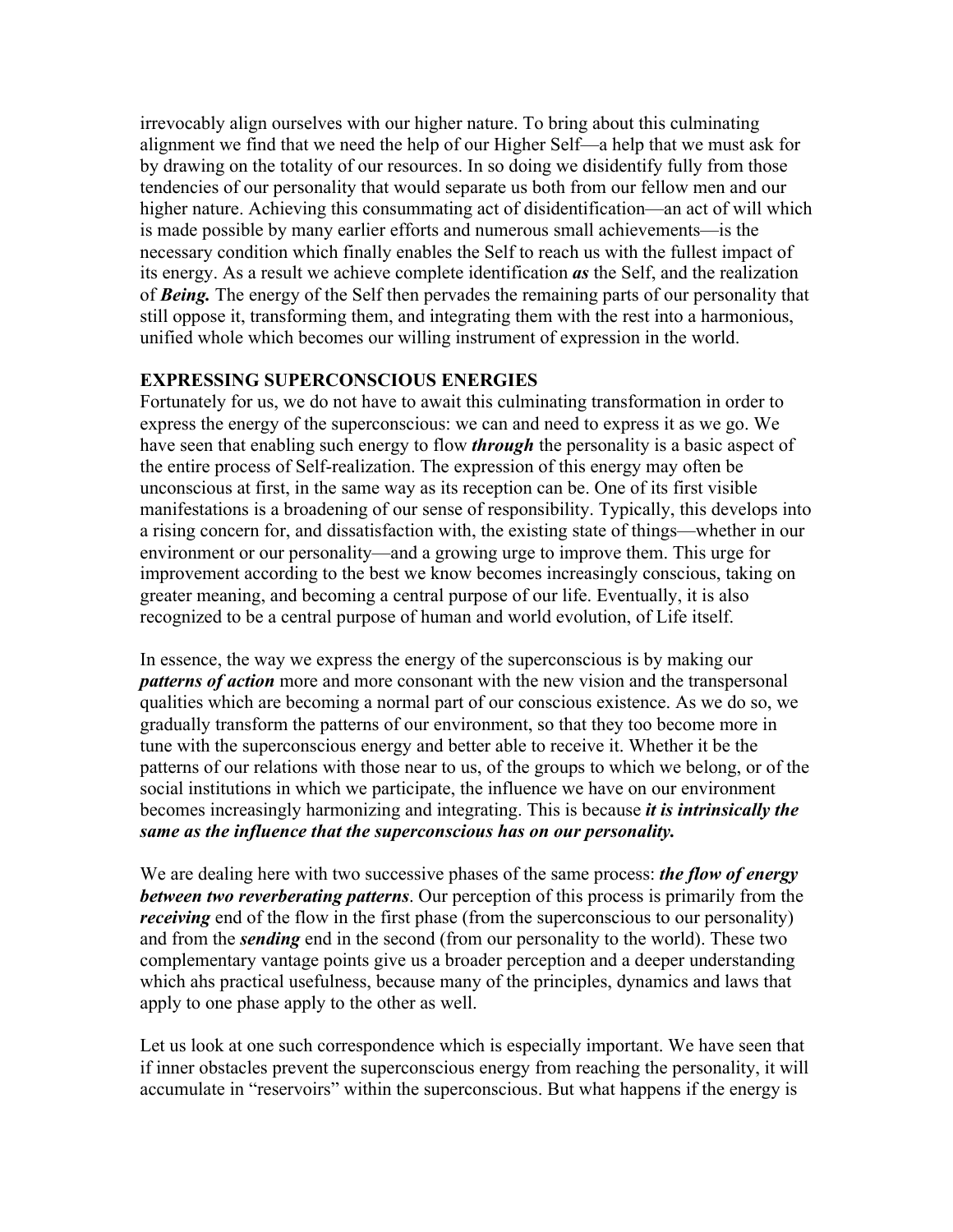able to reach the personality yet lacks the channels to proceed further? As long as it is not expressed in action—keeping the flow through the personality going—the energy will, once again, accumulate—but this time *within the personality itself.* Eventually, it will create a congestion that will actually prevent further inflow from the superconscious.

Interestingly, this congestion is often experienced as a state of emptiness and aridity quite similar to the experience of being cut off from the energy source. This is because when we experience energy, what we experience is not so much its intensity as its *rate of flow*. (This is the case for the awareness of superconscious energies—which represent the majority of people's transpersonal experiences. The experience of the Transpersonal Self (and of the "I") on the other hand, is complementary: it relates not to the rate of energy flow, but to its *intensity* or potential.) And when the personality is congested no energy is flowing through it, *just as when it is cut off*. Understandably, we are then likely to mistakenly interpret the experience of a diminished rate of flow as a *lack* of energy. As a consequence we may seek to draw more energy from our superconscious, while instead what we need to do is to express the energy we have already received.

This important but little recognized fact can help us to understand and work through many common difficulties along the path toward Self-realization. It is a matter of determining whether the main obstacles to the flow of energy are *between the superconscious and the personality or between the personality and our environment.* The latter is usually the case when our orientation and the focus of our interest have been, for a considerable time, primarily toward the transpersonal dimension. In fact, the crisis of duality often turns out to be an extreme case of this situation: an acute energy congestion in the personality. As we have seen, it leads to a fundamental reorientation, through which the limitations to the *expression* of energy are recognized and overcome.

#### **Part Three**

#### **TOWARD SELF-REALIZATION**

Throughout history, mankind has used a very wide range of methods to reach for superconscious energies and facilitate their flow and expression. Among these methods we find the myriad forms of prayer and of meditation: chanting, dancing and rituals; the many types of yoga; fasting, and other ascetic practices and disciplines for the body; purification and sublimation of the emotions; mental training; group experiences and activities; different kinds of psychotherapy and a variety of approaches to action and service to one's fellow men. In older times, such methods were known only to an initiated few, who were also limited by the cultural traditions of their particular society. Today, because of the rapidly growing knowledge in such fields as psychology, sociology, anthropology, history and comparative religion, combined with the modern communications explosion, these techniques are becoming increasingly accessible to every person, and in greater quantity than at any other time in history.

This unprecedented circumstance furnishes us with great richness of opportunity, but also presents its own unique problems. There are many methods, especially those of recent development, that tend to be relatively—or in some cases excessively—specialized to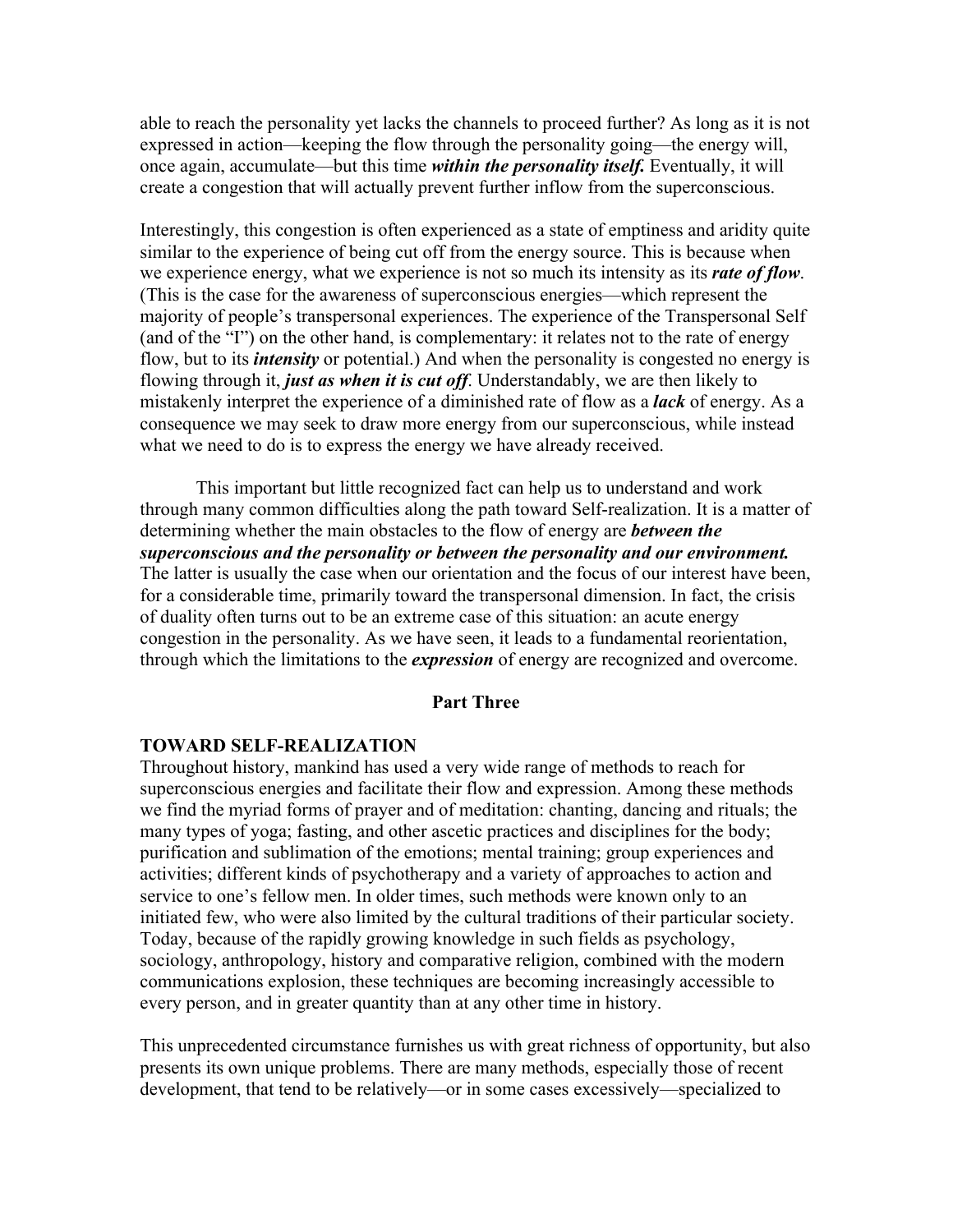address only one part of the overall process of Self-realization. Thus they may be very well suited to one's needs during a particular phase of growth, but not during another. Clearly, such techniques can be effective, but only temporarily. (However, if the focus of a method is on shortcuts or quick results for their own sake, it may have dangerous or even harmful side-effects. For example, striving to increase an already adequate inflow of superconscious energy if we have not yet learned to utilize what is available, can be irresponsible and dangerous – even though, because of the inherent synthesizing nature of the higher energies, the results may still turn out to be positive.

There are also popular methods, notably some which focus on the physical body (special diets, taking particular postures, and so on) that can have a useful part to play in *preparing* one's personality to handle superconscious energy, but cannot in themselves get that energy to flow. So these can be useful at the right time, if used in conjunction with other techniques. But by themselves they are eventually sterile, and often lead one either to discouragement, or to the illusion that just because one is making a considerable effort, he must be making progress.) There is in fact today a growing number of people who have become involved in one method of growth after another, often deriving benefits from each, but in each case eventually gaining all the particular method had to offer them, and finding the need to abandon it and look for something else.

To use the many available methods most effectively and according to one's individual need, it is most helpful, as we have seen, to have a basic understanding of one's development in terms of the energetic processes of human growth. A study of the great spiritual traditions and the lives of people who have followed them reveals that the integrative path of Self-realization has always taken into account all phases of the process of energy flow. This is true for example of the Raja Yoga of India, the Eight-Fold Noble Path of Buddhism, and a number of parallel approaches in the Judeo-Christian tradition. All these traditions show that as we proceed along the path of Self-realization we need to avail ourselves, *simultaneously but in various proportions*, according to our point of development, of the three complementary aspects of that path, corresponding to the three fundamental tasks outlined before. These are:

**Reaching upward** toward the superconscious, through various methods of meditation, visualization and prayer.

**Understanding** the nature of the superconscious, our personality and our world, so as to be able to increasingly harmonize them with each other.

**Service**, or the expression of the best we know so as to achieve the greatest good.

Let us examine each of them, and some of their main methods.

#### **REACHING UPWARD**

**Prayer** is a universal method of reaching upward. Seen psychologically – that is, independently of the validity or non-validity of specific religious beliefs associated with its particular forms – prayer can be described as that inner action in which our feeling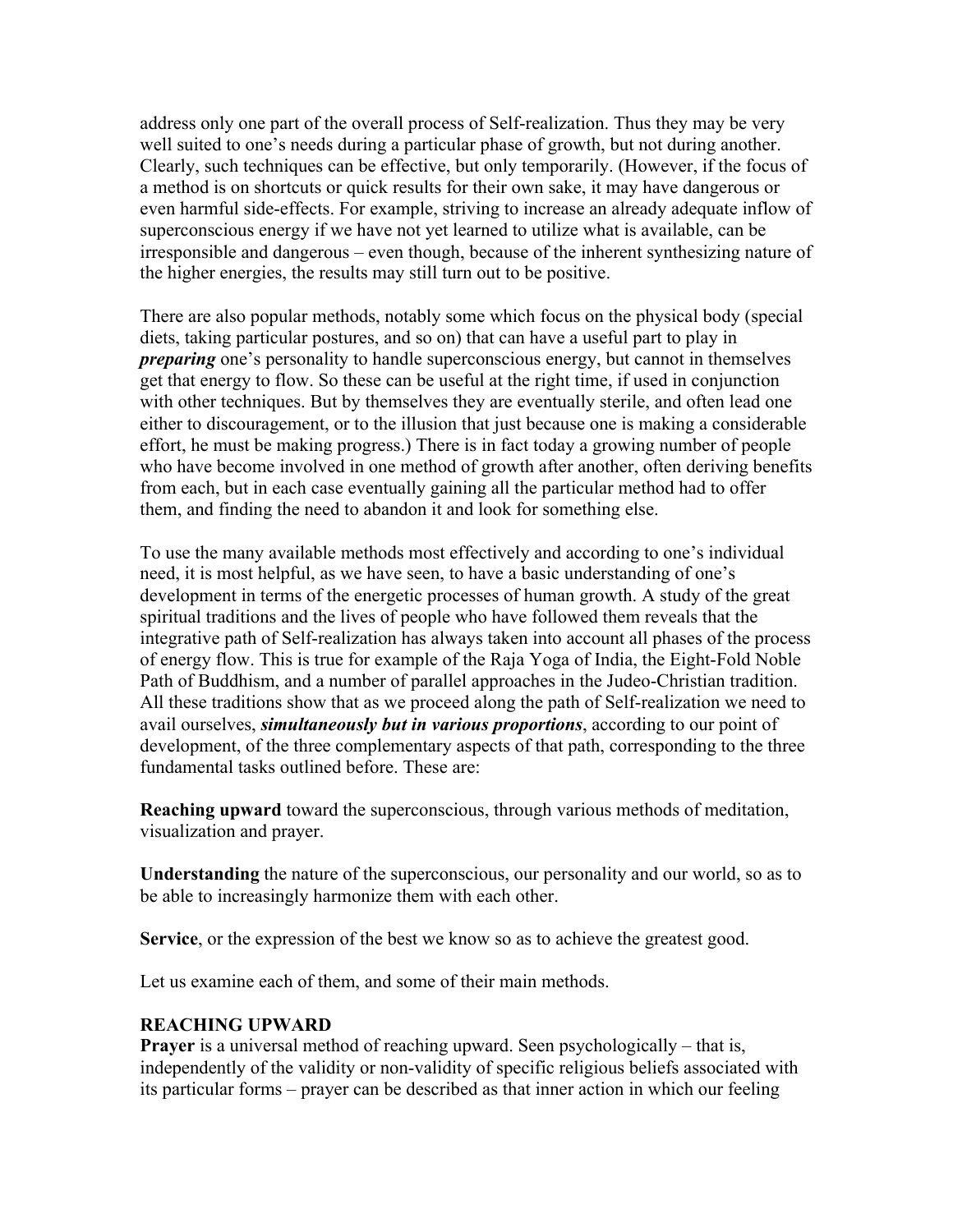function is directed toward our higher nature or, through it, to even higher realities or powers. It is a bringing together of the many divided aspects of our emotional nature, first through desire, then aspiration, affirmation, dedication and gratitude.

Consequently, prayer has a *harmonizing and transmuting effect* on our feelings. Whether or not in our prayers there is the conscious desire that we will obtain something or that it may "descend" on ourselves or others, the upward projection of our feelings has the effect of "lifting" our center of consciousness in some measure onto the subtler levels of our inner world. It is a process of *elevating* our feelings and desires, thus transmuting them into aspiration toward higher goals.

This elevating process can lead to an appreciation of the beauty and wonder of the world around us. We might call it "joyous admiration" of the unknown. Life or Reality which has created and continues to sustain the universe and all its component parts – including ourselves. It is not surprising that many people who do not think of themselves as "religious," or who would not literally subscribe to the beliefs inherent in many forms of prayer, do in fact pray.

**Imaginative techniques** are another means of reaching upward to contact realms of superconscious inspiration and insight. These techniques are based on *visualization*, the conscious and deliberate use of images. It is by visualizing the appropriate image or symbol that we establish with the corresponding superconscious pattern a reverberation through which the needed energy can flow. The visualized image then takes a life of its own, and the energy reaches our personality with beneficent results.

This purposeful use of the imagination is particularly valuable owing to the breadth of its effects. Because it utilizes our mind as well as our feeling nature, it can tap a very wide range of superconscious energies, and can be used with great flexibility and precision. For example, while the symbols that are formed by our imagination are often polyvalent—carrying many meanings, reverberating to many energies—and therefore full of surprises in their effects, they also can have selective properties and specialized uses, giving access to *specific qualities* of transpersonal energy. The ascending flame, the sturdy rock, the tranquil mountain lake and the energetic whirlwind, are four such symbols taken from nature which can be used to evoke and explore corresponding aspects of our transpersonal nature. Imaginatively evoking and then focusing on the flame can help give us insight into the aspiration in all things for what is better. Contemplating the symbol of the rock can put us in touch with the firm basis and order underlying the apparent flux of existence. The mountain lake may speak of the serenity behind all movement. And the whirlwind may call up that great power and motion of which we are all a part. What we visualize conditions and affects our feelings, thought, and actions. Therefore as we contemplate such symbols and experience their meaning, our own nature itself can be gradually transformed.

**Meditation,** in one of its most basic forms is well described in the following account about Robert Frost, written some time ago when the poet was still alive.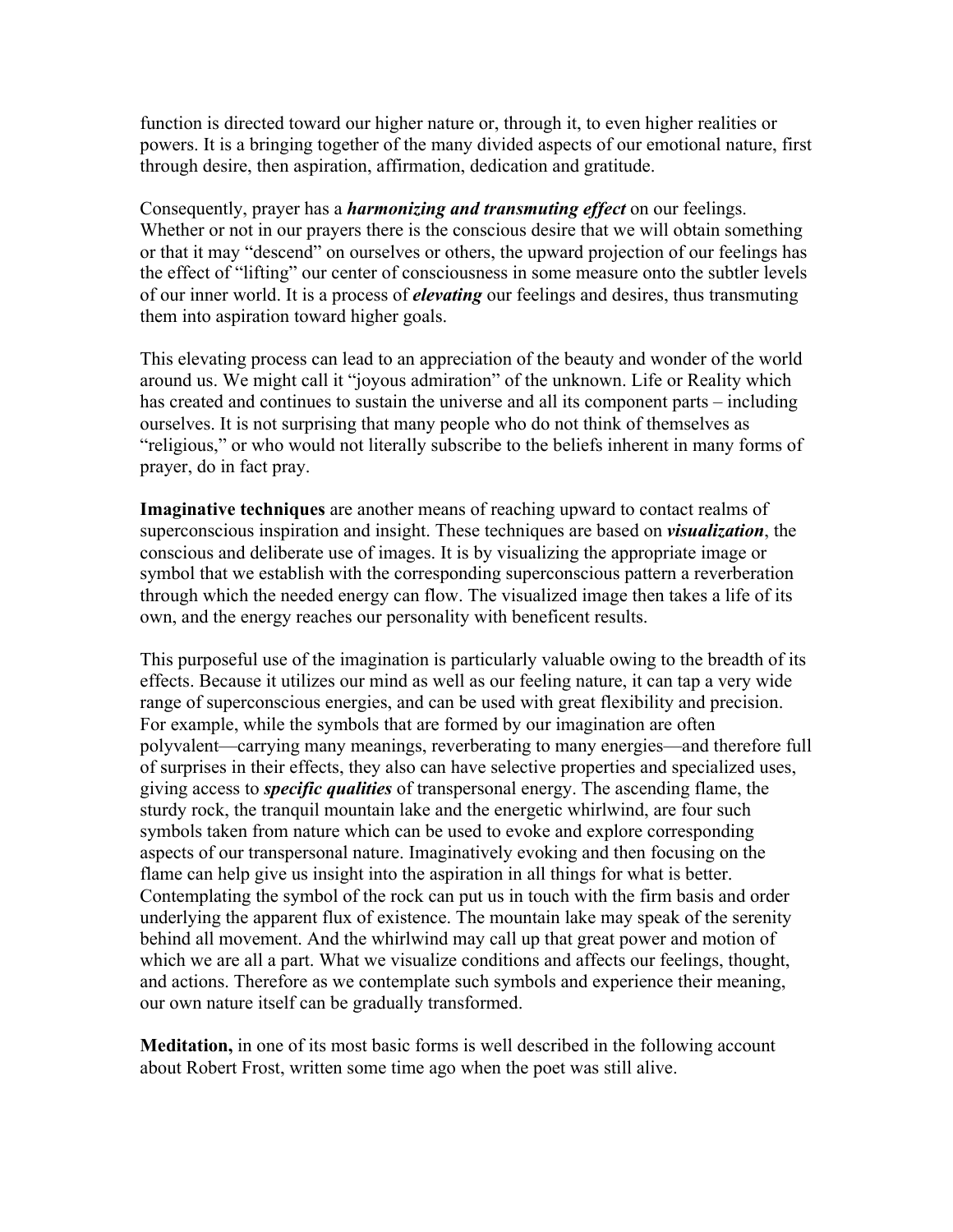When Frost was a freshman in college, his fraternity brothers worried about him because he took long walks alone in the woods. Finally a delegation of seniors waited on him and after some fumbling preliminaries, one asked, 'Frost, what do you do walking by yourself in the woods?'

Freshman Frost looked at them and replied, 'Gnaw bark.' Thereafter, they left him alone.

Actually, what Frost was doing in the woods was meditating. He still takes long walks and he still meditates. In part, it is his ability to do so which makes him America's greatest living poet.

There is one kind of meditation which is passive, a quiet sinking into the self, a sort of contemplation. But with most of us, what passes for thought is a purposeless stream of consciousness, like an uncut motion picture with our own confused inner dialogue attached.

Robert Frost's kind of meditation is neither passive nor meaningless. It is directed, tenacious and purposeful. He is able to take a word, or an idea, and hold his mind to it while he looks it over from all angles, turns it inside out, dissects it. By doing so, he sees new aspects, new meanings, new beauties even in tired and timeworn phrases.

This focused and purposeful type of mental activity is one of the most effective forms of meditation. It has enabled men like Einstein or Teilhard de Chardin to gain direct awareness of what they called the "Universal Mind." Its patient and regular application has proven invaluable in establishing a rich and reliable channel between the personality and the superconscious.

This channel can enhance our perception of reality in many ways. When the energy induced by contact with the superconscious flows into our minds, we experience flashes of intuition, illuminations and a wider and more inclusive understanding. Our consciousness is lifted toward this broad perspective, and the events and problems of our own existence and of the world then make increasing sense as we begin to recognize the deeper patterns underlying them. We begin to see the evolving whole, its meaning the meaning of our role in it as individuals.

But meditation can lead to more than purely mental activity. For example, it frequently calls down energies which are also received in our feelings—energies which can uplift our emotional nature. Through meditation we can come in touch with such transpersonal qualities as joy, beauty, compassion or serenity, and we can contact the underlying vitality and sweetness or life. Meditation, increasingly sustained by the power of our will, can be deliberately combined with the focused energy of our feelings in a powerful and synergistic method that enables the fullest kind of access to our higher nature.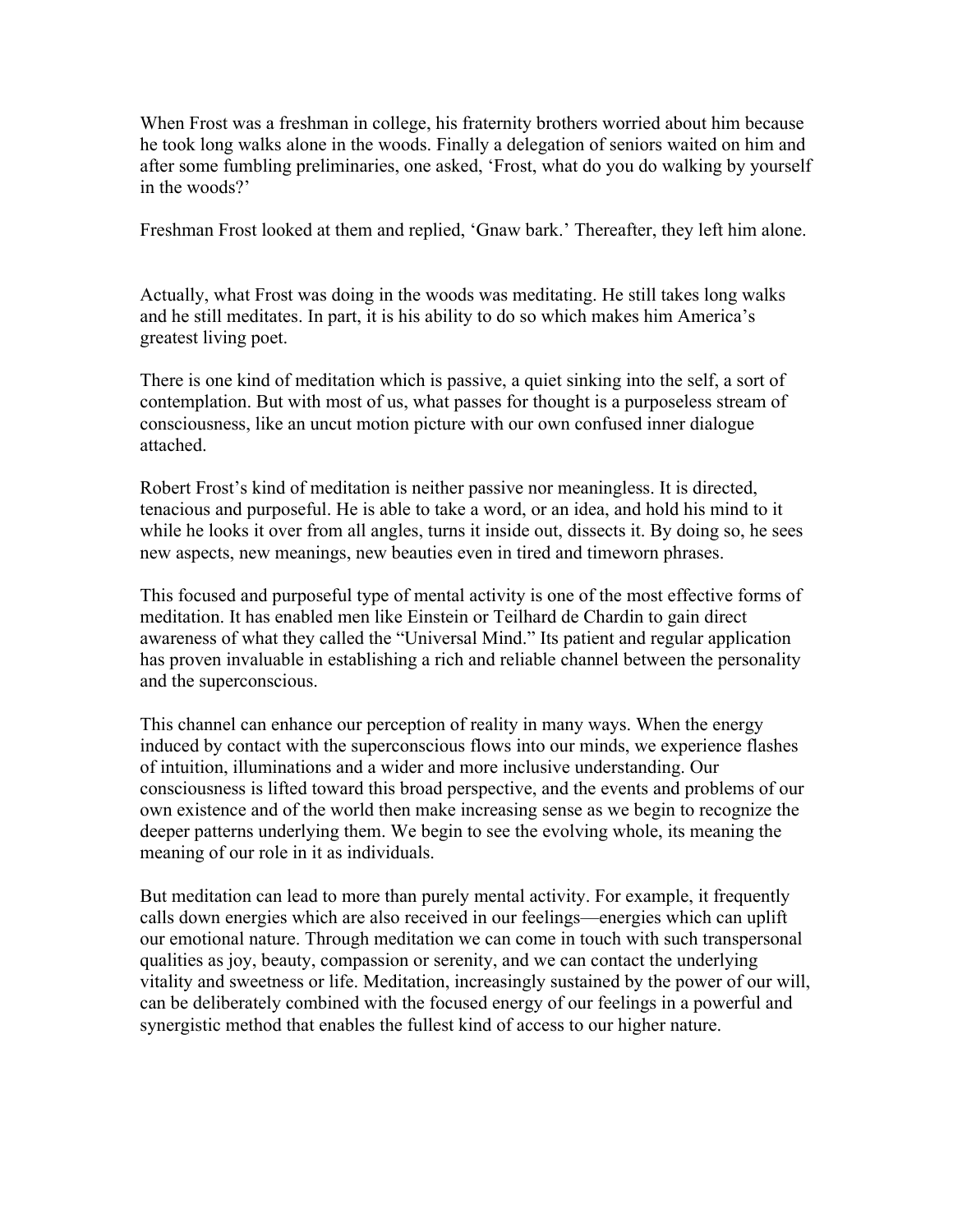#### **UNDERSTANDING**

The development of a reliable and inclusive understanding, which grows as we grow, is the second essential aspect of the integrative path of Self-realization. It is the understanding of the nature of the transpersonal realm, of ourselves as personalities, and of the world in which we live, in light of our best awareness of the purpose of the larger whole. It can be achieved by seeking the deeper meaning, the hidden causes of outer events. If, for example, we understand the world as moving toward transcendent unity, then we will examine particular events to see how they relate to that unity. Do they, as is true in the case of many historical occurrences, reveal obstacles to evolution with which individuals and society must deal? Or do they indicate positive and growing trends which we will choose to encourage and support? Events having great impact on society—like the Renaissance, the American Revolution, the Great Depression, and such contemporary ones as the Civil Rights Movement, the Vietnam War, or Watergate—can be examined in this way, as can events and turning points of a more personal nature.

It will be seen that study of the outer world and the inner world are parallel and complementary. We can then use our understanding more and more to bring our personalities and the world into meaningful correspondence, or reverberation, with transpersonal reality. In this way, the generalized visions we have attained in our transpersonal experiences become particularized, and can be practically applied to ourselves, society in general, and our part in it.

But in order to build this progressive and dynamic understanding, our thinking must be, in the most profound sense, our own. For much of our lives our primary source of learning has been what we absorb, as if by osmosis, from the ideas, feelings and actions of others. Through this contact we gain access to the combined experience and understanding of humanity over many thousands of years. This is both inevitable and good, provided that this great richness is neither lightly accepted nor automatically dismissed. Rather, at each important step, we must strive to be aware of what we are exposed to, what idea or new knowledge is becoming available to us, and decide whether or not we want to accept it. We need to develop the awareness of what flows into us and the capacity to regulate that flow. (Just as regulating this inward flow is our responsibility to ourselves, so regulating the *outward* flow is our responsibility to others. This is the significance of such traditional spiritual watchwords as "right speech" or "harmlessness.") The issue is not only whether a certain idea, principle or value is good or bad, true or false, but even more, that *we cannot truly make it our own, if we absorb it without understanding it.*

It is interesting to observe that many spiritual guides of the past, whose followers were oriented primarily along the vertical dimension—the path of transcendence—emphasized devotion, unquestioned belief, acceptance of the teacher's authority and obedience to his wishes and precepts. Today, as more and more people reach the path of Self-realization, spiritual guides are increasingly abandoning such approaches, and adopting techniques more appropriate to this path. Rather than asking for unquestioned belief and obedience, they stress the importance of clear thinking, of ascertaining for oneself what is true or false, important or trivial, and of acting on what one sees. They emphasize the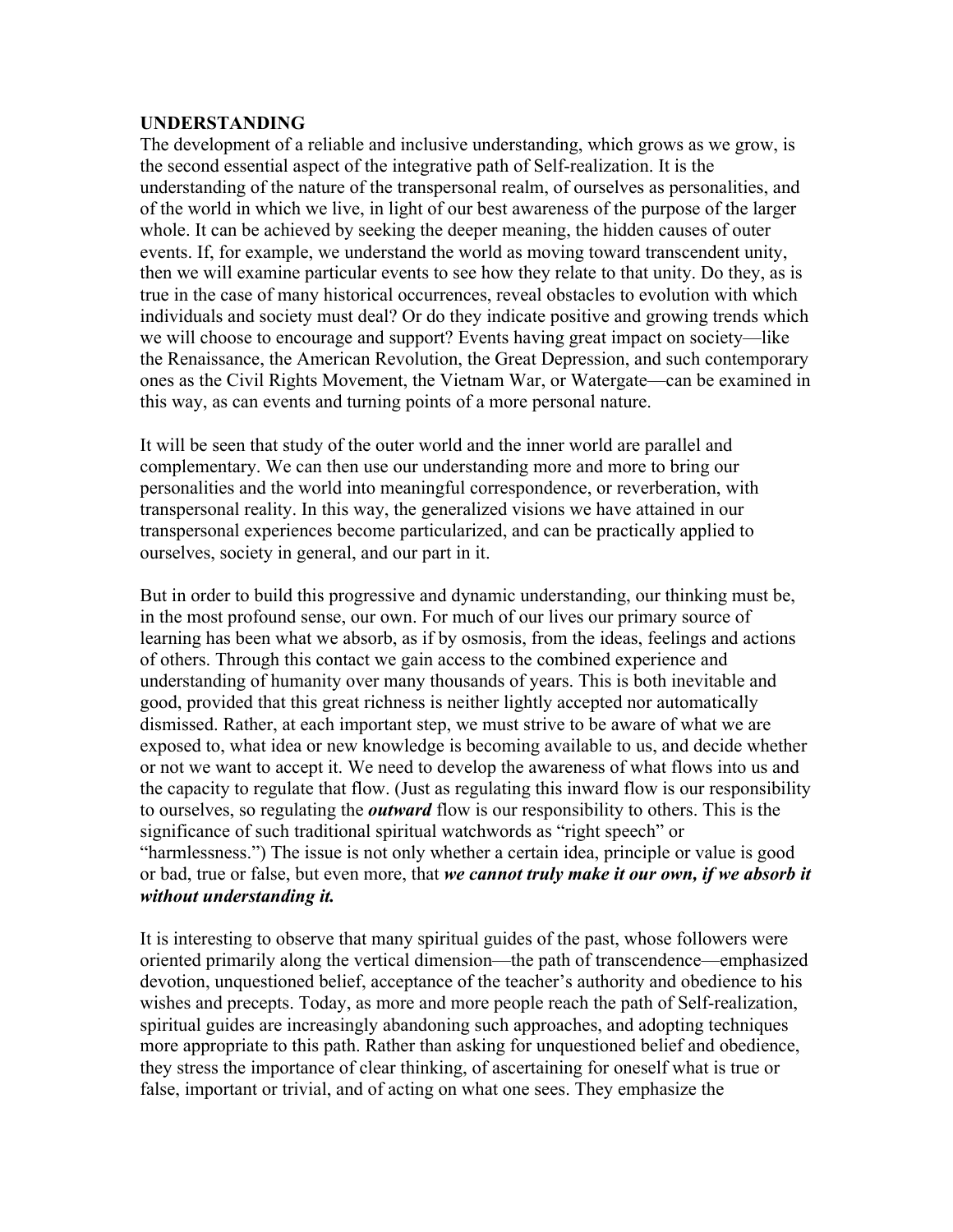individual's inner resources and responsibility, and guide him to rely more and more on himself, and eventually on his Self. While this orientation is rapidly spreading today, it is far from new. It has always been at the core of the greatest spiritual teachings, and was, for example, a central teaching of the Buddha at least twenty-five centuries ago.

We are earnestly enjoined to accept nothing whatever on faith; whether it be written in books, handed down from our ancestors, or taught by sages. The Buddha has said that we must not believe in a thing said merely because it is said; nor in traditions because they have been handed down from antiquity; nor rumors, as such; nor writings by sages, merely because sages wrote them; nor fancies that we may suspect to have been inspired in us by a Deva (that is, in presumed spiritual inspiration); nor from inferences drawn from some haphazard assumption we may have made; nor because of what seems an analogical necessity; nor on the mere authority of our own teachers or masters. We are to believe when the writing, doctrine, or saying is corroborated by our own reason and consciousness. "For this," says he in concluding, "I taught you not to believe merely because you have heard, but when you believed of your consciousness, then to act accordingly and abundantly. (See the Kalama-sutta of the Anguttara Nikaya as quoted by H.S. Olcott in *A Buddhist Catechism*, Quest Books, Wheaton IL, 1971, pp. 62-63.)

## **SERVICE**

This action, abundant and according to one's best vision, is the essence of service. It completes the path through which the superconscious energies can flow, in the same way as completing the circuit at an electrical power station energizes and illumines a city.

Just as breathing is a natural activity of our body, service is a natural activity of our Higher Self—and at a certain point of development, it becomes natural to the personality as well. Its precursor in the personality is the urge to make things better. This is perhaps our most human tendency, that which most clearly distinguishes man from animal. And as we make contact with the superconscious and begin to understand the larger whole as it is and as it is evolving, we are spontaneously drawn to use our energies to assist that evolution, to help the gradual work of perfecting man and his world. We recognize that service in line with our transpersonal vision is the most effective way to make things better—therefore the best, the most meaningful to do.

We can also be drawn to service before having made a clear contact with the transpersonal, perhaps out of a sense of obligation or guilt, or following the example of others, or feeling for the pain of those in need. Many people are motivated in these ways at first, and much that is good and of real value has been accomplished out of such motivations. But in the long run, if the transpersonal energy is missing, difficulties will occur. If one gives more and more of one's energy, the need to refill oneself will inevitably emerge. If one acts only out of an emotional urge, without a clear vision and plan, one may find that the results, although worthwhile, may not be commensurate with one's effort. Increasingly, there will develop the sense that our work is more difficult, more unconnected than we instinctively know it should be. We feel that something is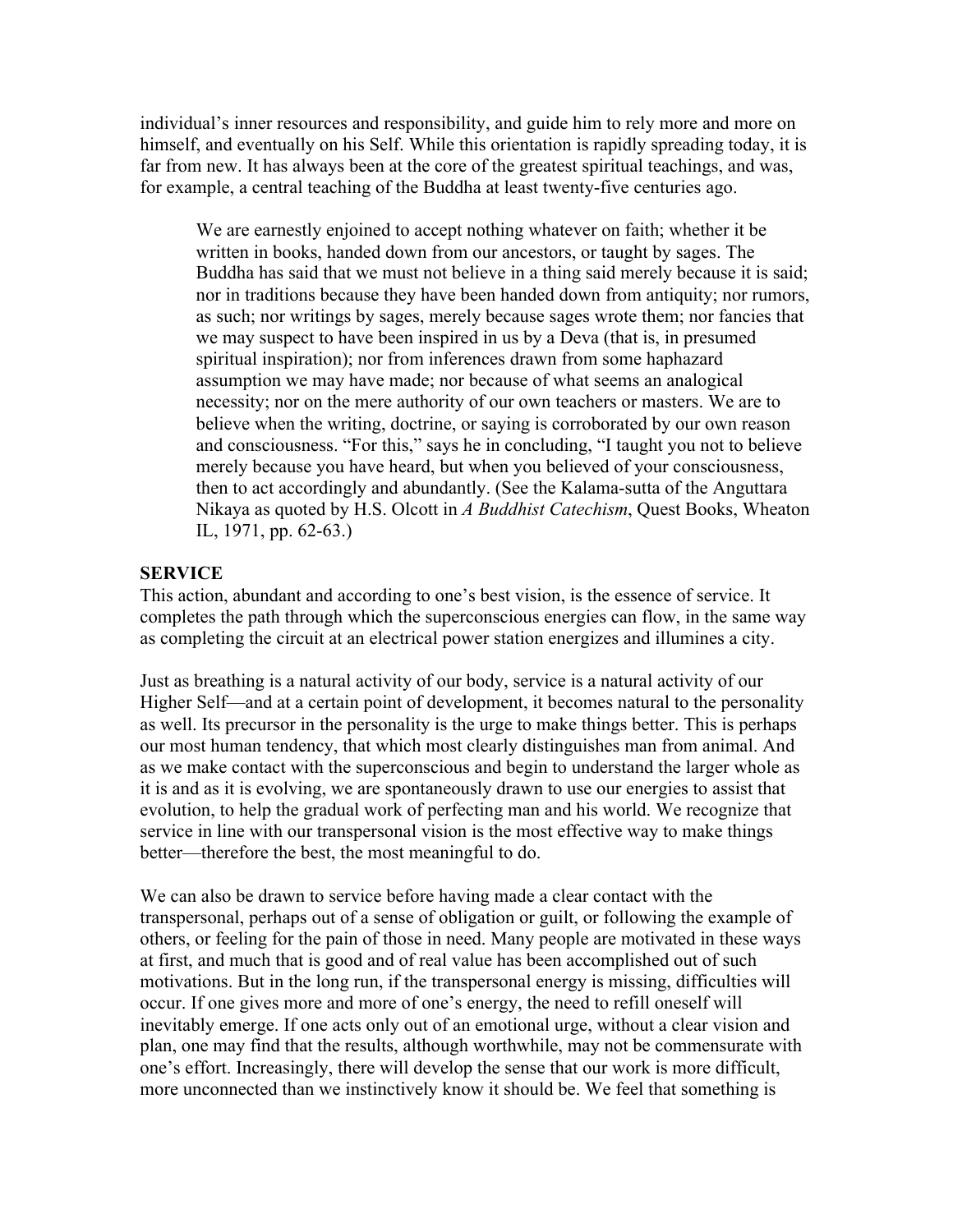missing, which needs to be found. What is missing, of course, is our connection with the transpersonal vision and source. And as we search for what is lacking, we will reorient our personality and make that connection possible. As our vision and knowledge of the whole then becomes clearer, and we become able to express the energies of our superconscious as well as those of or personality, we can serve more freely and energetically. We see the forward moving currents in the larger world and we are nourished, sustained and strengthened by them – and by the knowledge of their inevitable triumph. Our feelings and our mind become aligned with each other and with our higher nature, and the work of perfecting the whole then becomes at the same time the most reasonable and also the most desirable thing we can do with our lives.

This leads to a new and more realistic perspective on our own growth. We discover that there is no contradiction between serving the whole and developing our individuality, because as we serve the whole we also develop our unique gifts and overcome our particular limitations. Gradually, our individual growth becomes integrated with our commitment to do useful work in the world. But no longer will we strive to improve our personality *for its own sake.* We see clearly that our personality could be improved, but we also see that there is an almost endless possibility for improvement. Although there are many ways our personality could grown, and many limitations we could get rid of, we find it most practical to work on some and postpone dealing with others on the basis of what specific services seem particularly right for us to do. The man who is shy but who sees that having direct contact with people is an intrinsic part of his next contribution, will choose to work on his shyness. But another shy man, one who sees that writing is *his* next best vehicle, may ignore his shyness for the moment, and work on other limitations like a lack of persistent will.

Interestingly enough, people invariably report that after having made their individual growth dependent on the needs of their service, not only did that growth not slow down but rather it gained increasing breadth, momentum and ease. The apparent paradox is resolved if we keep in mind that the commitment to serve our larger vision and express our transpersonal values in action calls for the sustained flow of superconscious energy through our personality and out into the world. Thus service becomes the most effective and most direct way to organize the patterns of our personality in harmony with the superconscious, so as to best transmit its energy. And that energy will now work with us—and also spontaneously, by itself—to remove blocks and clear the way.

The integrative path of Self-realization has in it, then, an inherent *joyousness*. It is the joy of becoming who we really are by living our higher values—the joy of *Self*-expression. It arises from the increasingly immediate sense of our true identity, as we learn to manifest it in daily life. We realize that as the Self, we are one with the larger whole, that our essential nature is what we would have to describe by such words as "transcendent," "immortal," "divine." Yet we deal with such joyous realizations realistically, because we also understand our need to progressively cooperate with and find our place in the larger context, as it is continuously revealed to us.